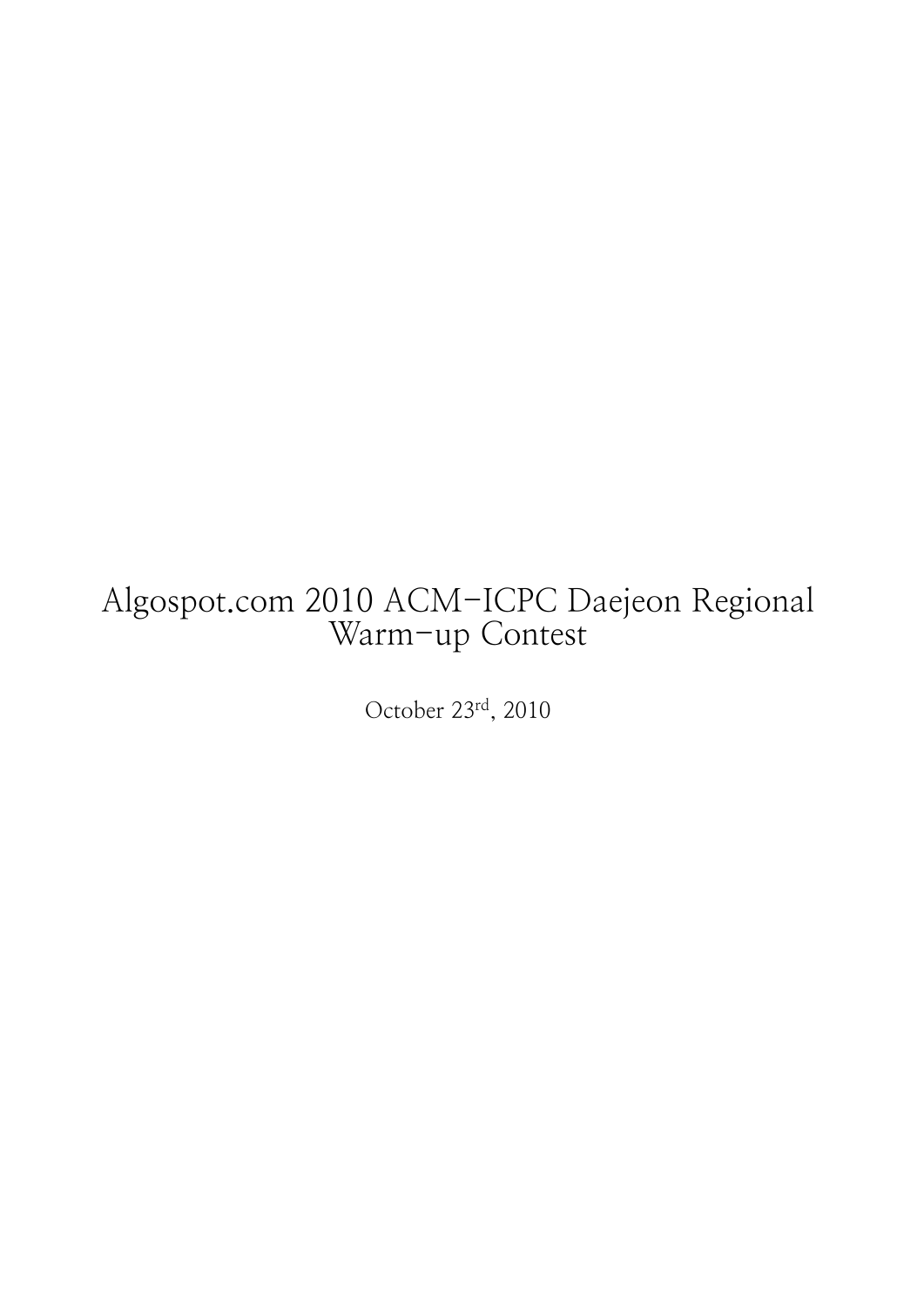#### **Contestant Guidelines**

#### **Important Rules**

- Programs must read from **Standard Input**, and write to **Standard Output**. For specific guidelines about I/O, please refer to Language Specific Guidelines.
- It is not required to print all the answers at once even if there are multiple test cases; your program may print the answer for each test case one by one. For more details, please refer to Language Specific Guidelines.
- Please pay attention to your program's **Return Code**. If your program returns a non-zero return code at termination, your submission will result in **"No – Runtime Error"**.
- Your program's file name must be alpha-numeric. In particular, whitespace(s), tabs, special characters, Korean letters, etc. in your file name may cause our judge software to judge your program incorrectly, and you may receive **"No – Compilation Error"** or other error message.
- In order to make this contest as realistic as possible, please do refrain from using **the internet** or any reference materials that are prohibited in ACM ICPC contest rules.
- If you have doubts or questions about the problems, please use the judge system PC^2's **Clarification** feature. We have the right not to answer to your question by replying with a message "**No response, read the problem statement**". Such questions include, but are not limited to, the following:
	- How many test cases do you have?: there will be a number of test cases that will guarantee that the intended solution will run in a reasonable amount of time
	- What is the time limit?: see the question and answer above
	- Why is my submission **No Wrong Answer**?: that is because the answer your program generated is wrong. We are very confident that our answers are correct as they are thoroughly verified
	- **–** Can I assume that this and that hold in this problem : You may assume anything you would like as long as your program produces the correct answer
	- **–** My program runs well on my machine, but why do I receive **"No Compilation Error"** : It is likely that the compiler you are using and the compiler our system uses differ in their versions. In particular, if you are using  $VC++ 6.0$ , this happens more than often. Please refer to Language Specific Guidelines.

#### **Run Results**

**Yes** Your program passed all test cases we have within the time limit, congratulations!

- **No Compilation Error** Your program did not compile successfully on our system.
- **No Run-time Error** Your program did not terminate normally while running.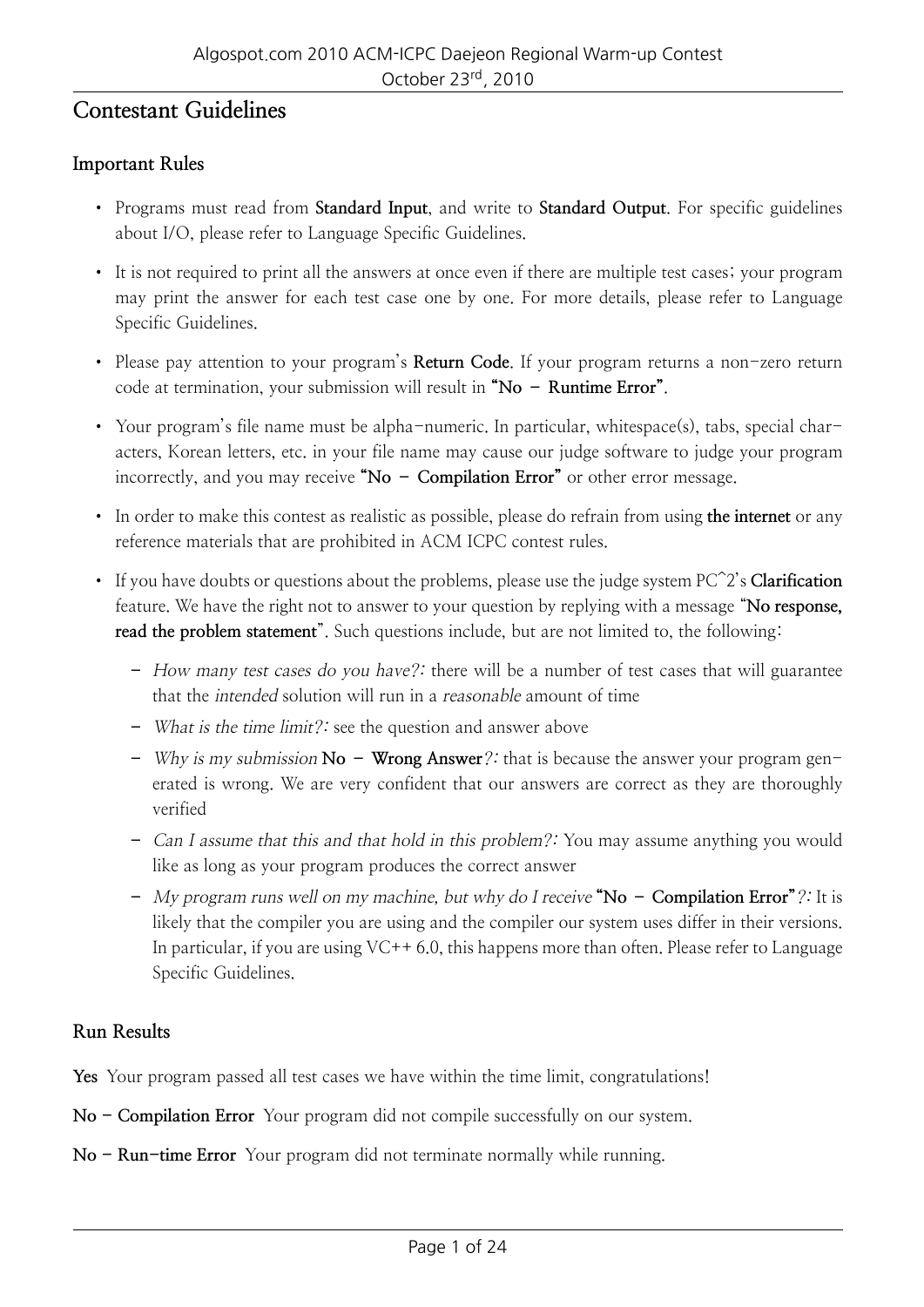- **No Time-limit Exceeded** Your program did not terminate within the time limit; we do not reveal the time limits.
- **No Wrong Answer** The answer your program generated did not match the correct answer of ours.
- **No Excessive Output** Your program generated an excessive amount of output and thus was forcefully killed.
- **No Output Format Error** Your program generated an answer that did not follow the output format specified in the problem.
- **No Other Contact Staff** For a different reason than the ones above, your program was not run. If you receive this message, you must contact the staffs via **Clarification**.

If your program is incorrect in multiple ways, you may receive any one of the corresponding error messages. For instance, if your answer is both incorrect and uses a wrong format, you may receive "**No - Output Format Error**" or "No - Wrong Answer" (or it could be something else if there are other errors, too).

#### **Language Specific Guidelines**

#### **C**

We support the following compiler and compile options.

```
GNU C 4.5.0 (MinGW) -O2 -lm
```

```
Microsoft C++ Visual C++ 2010 (16.00) /O2
```
The following example code gets the number of test cases first, and for each test case, it outputs the sum of two integers given.

```
\parallel#include \langlestdio.h\rangle
```

```
int main()
   {
           int t;
6 \| scanf("8d", 8t);for (int i = 0; \zeta t; i++)
           {
                   int a, b;
                   scanf("%d␣%d", &a, &b);
11 || \text{print}("ad\,n", a + b);}
           return 0;
   }
```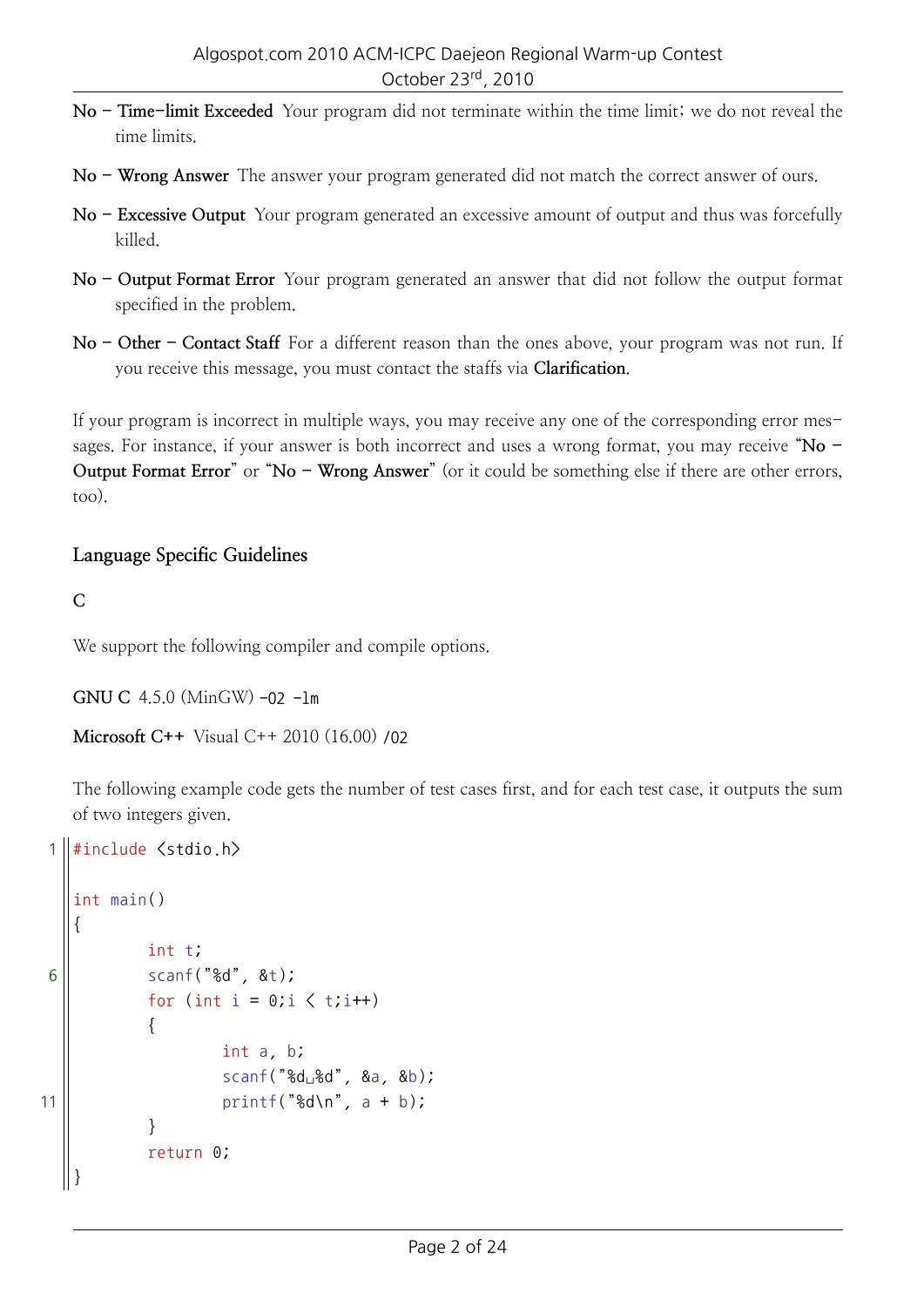#### **C++**

We support the following compiler and compile options.

```
GNU C 4.5.0 (MinGW) -O2 -lm
```

```
Microsoft C++ Visual C++ 2010 (16.00) /O2
```
The following example code gets the number of test cases first, and for each test case, it outputs the sum of two integers given.

```
1 \#include \langleiostream\rangleusing namespace std;
    int main()
 6 {
               int t;
               \sin \gt{t};
               for (int i = 0; i \leq t; i++)
                {
11 int a, b;
                          cin \rangle a \rangle b;
                          cout \langle\langle a + b \rangle \langle \langle end \rangle}
               return 0;
16 ||
```
#### **Java**

4 {

We support the following compiler and compile options.

**Oracle Java** JDK 6 Update 22

The following example code gets the number of test cases first, and for each test case, it outputs the sum of two integers given.

Please note that the name of your Java file and the name of the class must be **identical** due to the policy of the Java language.

```
import java.util.*;
public class Adder
        public static void main(String[] args)
        {
```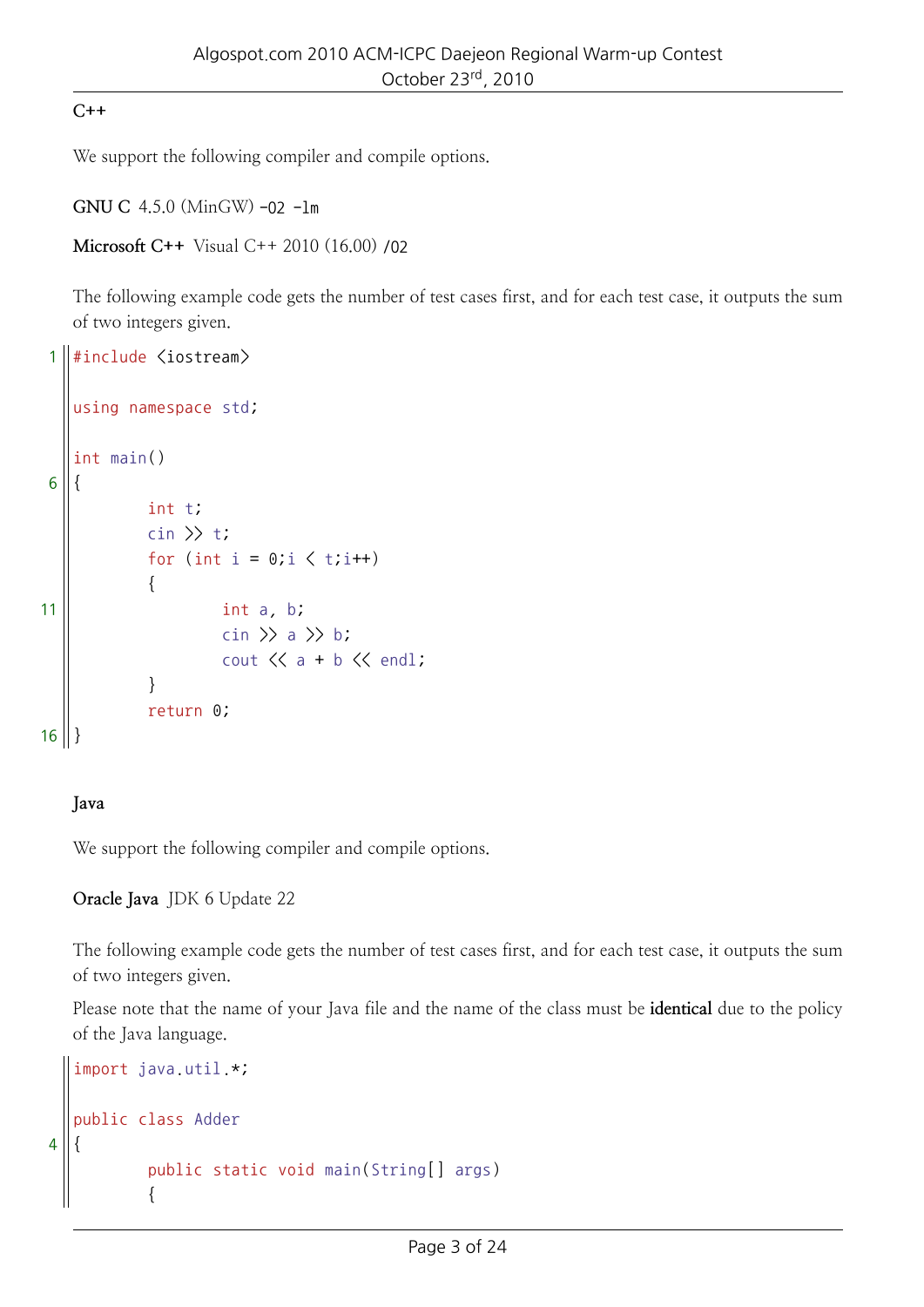```
Scanner sc = new Scanner(System.in);
                    int t = sc.nextInt();
9 | \left| \right| for (int i = 0;i \langle t;i++)
                    {
                            int a = sc.nextInt();
                            int b = sc.nextInt();
                            System.out.println(a + b);
14 || \qquad \qquad \}}
   }
```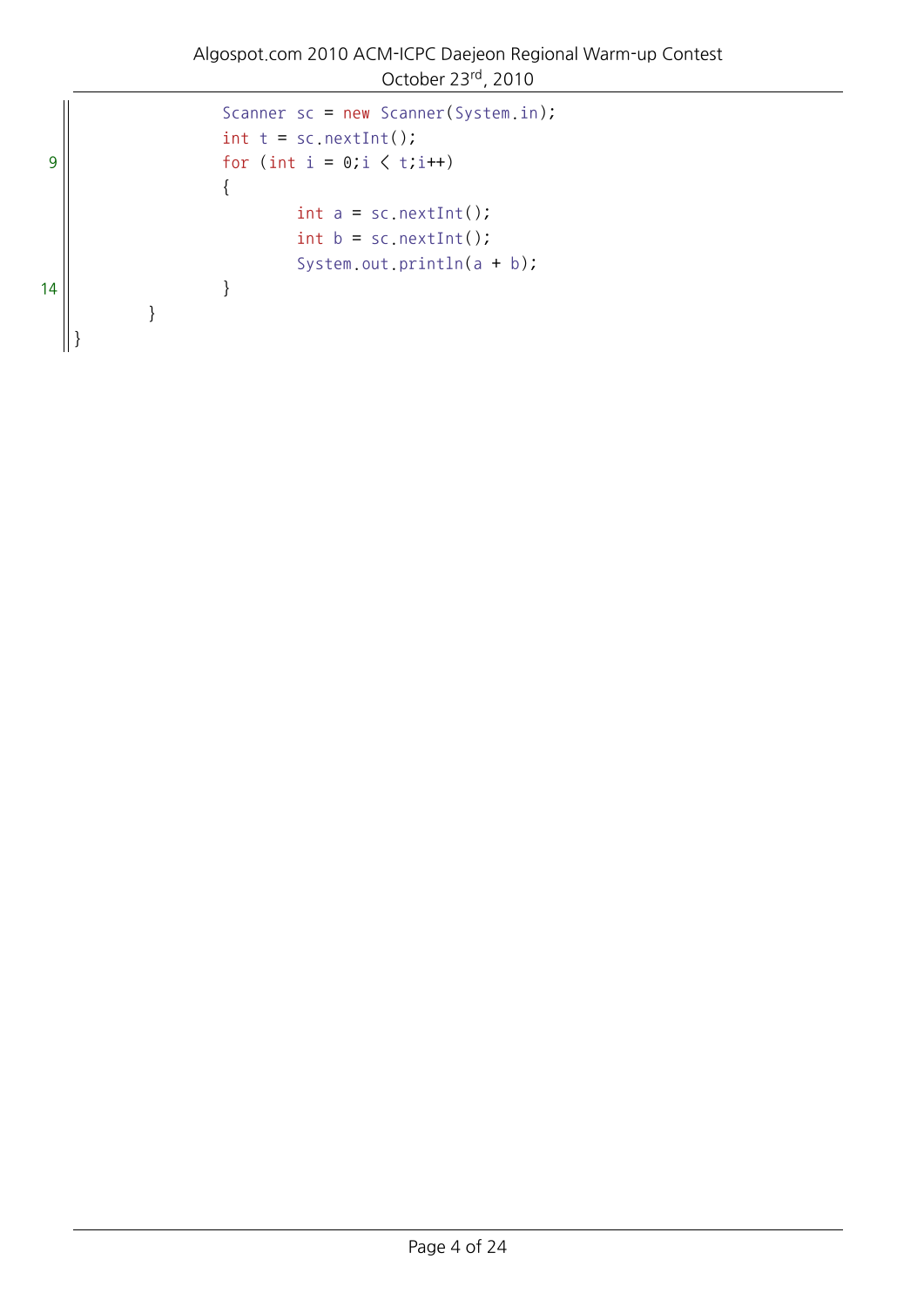# **Problem A. Plug-in**

Consider a socket having *X* rows of pin-holes, and a sensor having *X* rows of pins. Some pin-holes on the socket may not be hollow, which do not allow a pin to be plugged in (because a pin can only be plugged into a hollow pin-hole). Similarly, some pins on the sensor might be missing. A sensor can be connected to a socket if all pins could be plugged into corresponding pin-holes.



For example, a socket with 5 pin-holes being not hollow and a sensor with 6 missing pins are in the figure. This sensor could be connected to the socket because for all 9 pins it has, the socket has corresponding hollow pin-holes (here, the correspondence is remarked by numbers from 1 to 15). Note that the pin #6 is missing in the sensor while the pin-hole #6 is hollow, but it can still be connected.

Given 3 sockets and 3 sensors, write a program to determine whether the three sensors can be connected to the three sockets. Each sensors could be connected to any socket, but all three sensors must be connected to distinct sockets simultaneously.

#### **Input**

Your program is to read from standard input. The input consists of *T* test cases. The number of test cases *T* is given in the first line of the input. The first line of each test case contains two integers *X* and *Y* ( $3 \leq X, Y \leq 10$ ), where *Y* is the number of pin-holes and pins in each row.

The next 3*X* lines describe the three sensors in binary representation, such that the first *X* lines for the first sensor, the following *X* lines for the second sensor, and the last *X* lines for the third sensor. Each row will contain a binary string of length *Y* where 0 indicates that the pin is missing and 1 indicates that there is a pin.

The next 3*X* lines describe the three sockets in the same manner. For sockets, 0 indicates that the hole is not hollow and 1 indicates that it is hollow.

### **Output**

Your program is to write to standard output. Print exactly one line for each test case. For each test case, print 'YES'(quotations for clarification only) if it is possible to connect all three sensors. Otherwise, print 'NO'.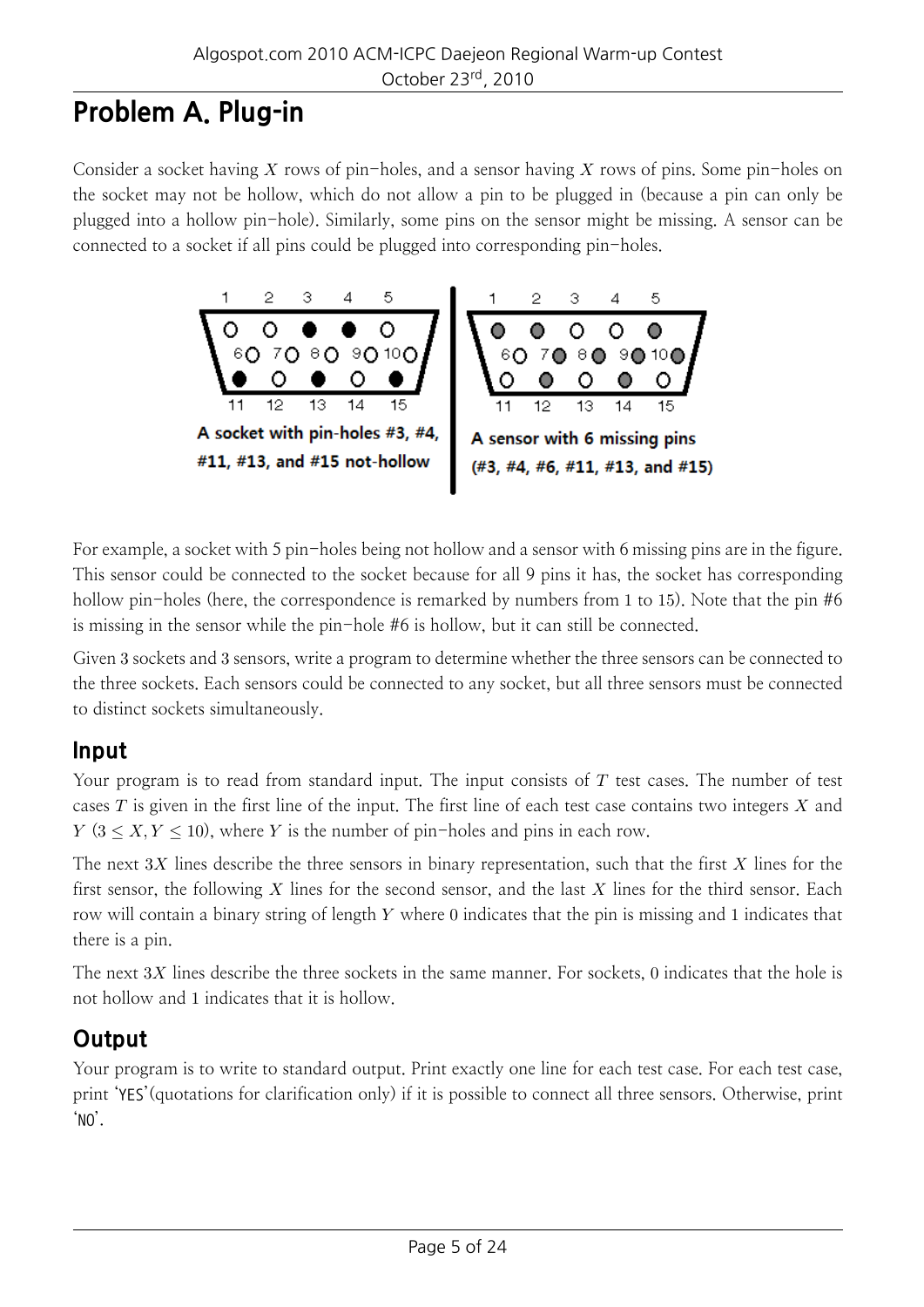| Standard Input | Standard Output |
|----------------|-----------------|
| $\overline{2}$ | YES             |
| 35             | $\rm NO$        |
| 00000          |                 |
| 01010          |                 |
| 00110          |                 |
| 00000          |                 |
| 10101          |                 |
| 11111          |                 |
| 00111          |                 |
| 00000          |                 |
| 01001          |                 |
| 00000          |                 |
| 01110          |                 |
| 01110          |                 |
| 00011          |                 |
| 10111          |                 |
| 11111          |                 |
| 01111          |                 |
| 00000          |                 |
| 01111          |                 |
| 3 <sup>3</sup> |                 |
| 000            |                 |
| 011            |                 |
| 000            |                 |
| 010            |                 |
| $010\,$        |                 |
| 000            |                 |
| ${\bf 000}$    |                 |
| 110            |                 |
| ${\bf 000}$    |                 |
| ${\bf 000}$    |                 |
| 010            |                 |
| $010\,$        |                 |
| ${\bf 000}$    |                 |
| 110            |                 |
| ${\bf 000}$    |                 |
| ${\bf 000}$    |                 |
| 110            |                 |
| ${\bf 000}$    |                 |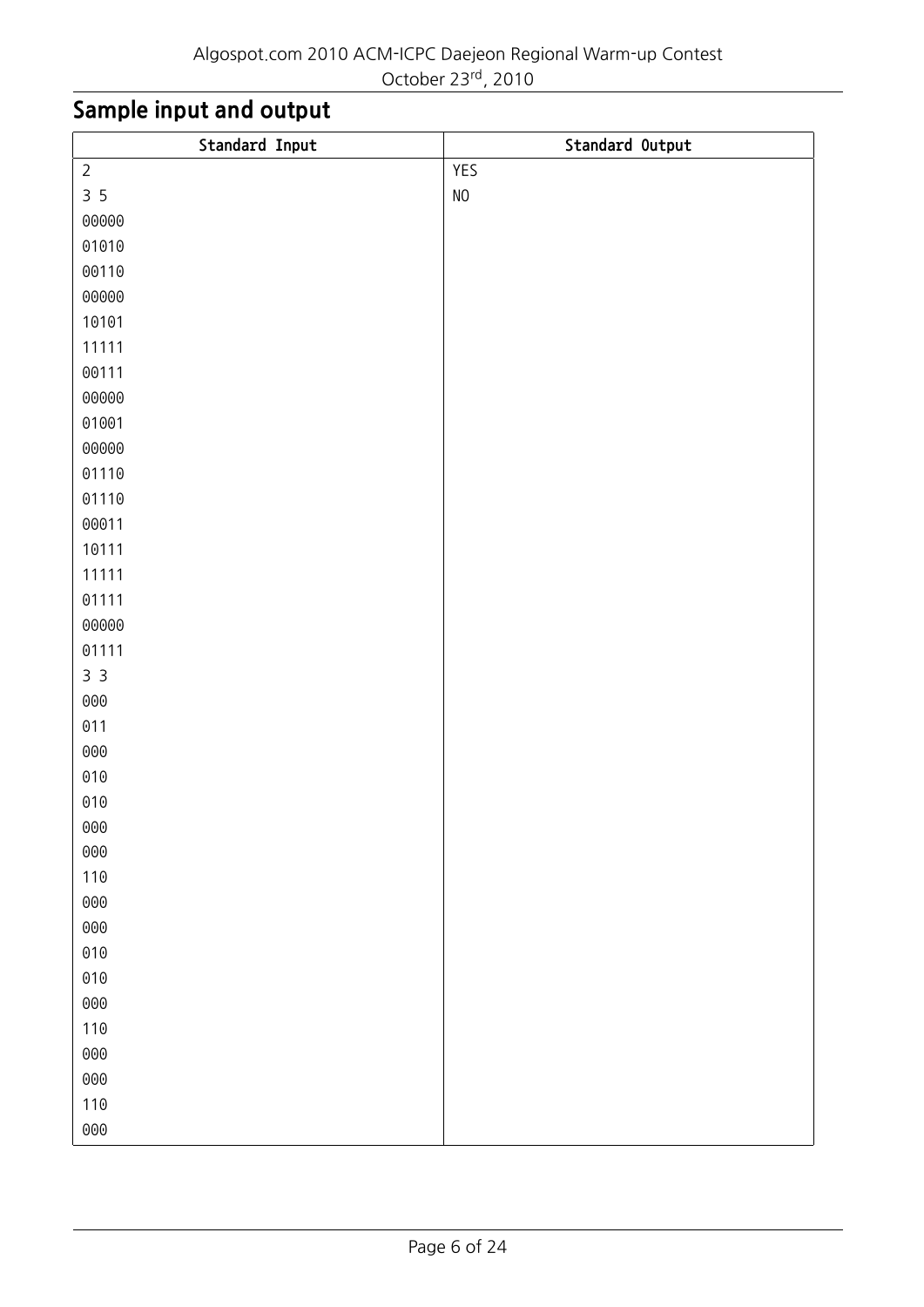# **Problem B. Shisen-sho**

Shisen-sho(in Korean, Sa-Cheon-Sung) is a board game that originated in Japan, which is popular in Korea as well. The game is played on a rectangular game board with  $N \times M$  cells, and various tiles are placed on some of the cells. The object of the game is to remove all of the tiles from the board, and the only way to remove tiles from the board is to remove one pair of matching tiles connected by a **valid path**. Throughout the game play, the player continues to remove pairs of tiles from the board, pair by pair.

A **valid path** is a path on the game board which satisfies the following:

- The path connects two matching tiles.
- The path consists of at most three axis-aligned line segments, starting and ending at the center of two tiles.
- The path should not touch or pass through any cells containing tiles, except the starting and ending tiles.



For example, the above figure shows a possible game board and some valid and invalid paths.

- The green path is a valid one.
- The gray path is invalid, because it connects two different tiles.
- The yellow path is invalid, because it contains 4 line segments.
- The red path is invalid, because it passes through a cell that is not empty.

We want to assign difficulty levels to a set of Shisen-sho game boards. The difficulty level is defined by the number of distinct pairs of tiles that can be removed from the board with a single move. A single move means removing a pair of tiles connected by a valid path. Given a game board, Write a program to compute the difficulty level of the board.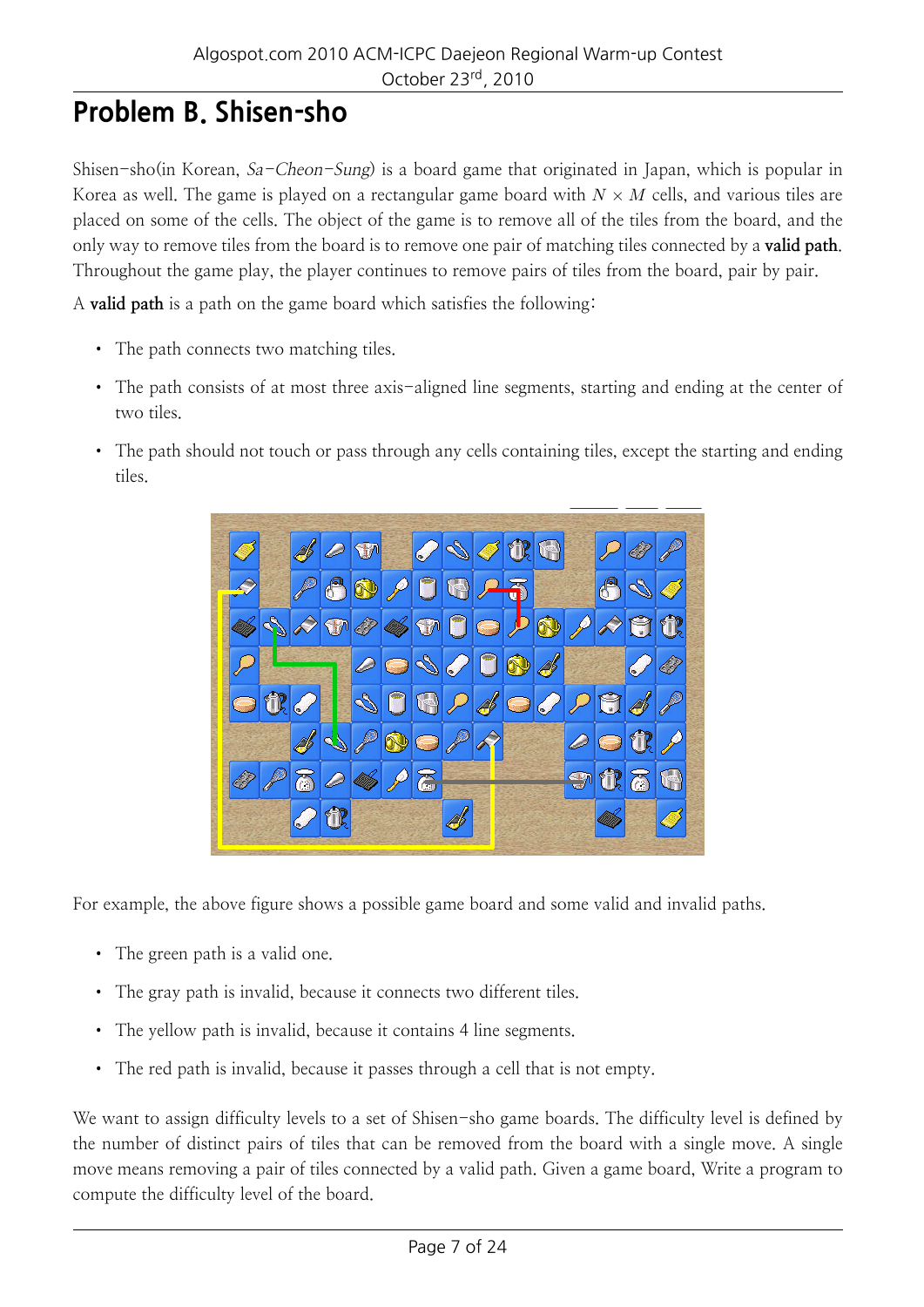#### **Input**

Your program is to read from standard input. The input consists of *T* test cases. The number of test cases *T* is given in the first line of the input. The first line of each test case contains two integers *H* and *W* ( $3 \leq H, W \leq 50$ ). *H* lines will follow, each of which contains *W* characters where each character denotes a cell in the game board. A period (.) denotes an empty cell, and lower and upper alphabet characters denote different kind of tiles. For all test cases, the first row, first column, last row, and last column of the game board will be empty.

### **Output**

Your program is to write to standard output. Print exactly one line for each test case. The line should contain an integer indicating the number of distinct pair of tiles that can be removed from the board with a single move.

| Standard Input | Standard Output |
|----------------|-----------------|
| $\overline{2}$ | 3               |
| 4 5            | $\overline{4}$  |
| $\cdots$       |                 |
| .A.A.          |                 |
| $\ldots$ A.    |                 |
| $\cdots$       |                 |
| 4 7            |                 |
| .              |                 |
| .A.X.A.        |                 |
| .A.Y.A.        |                 |
| .              |                 |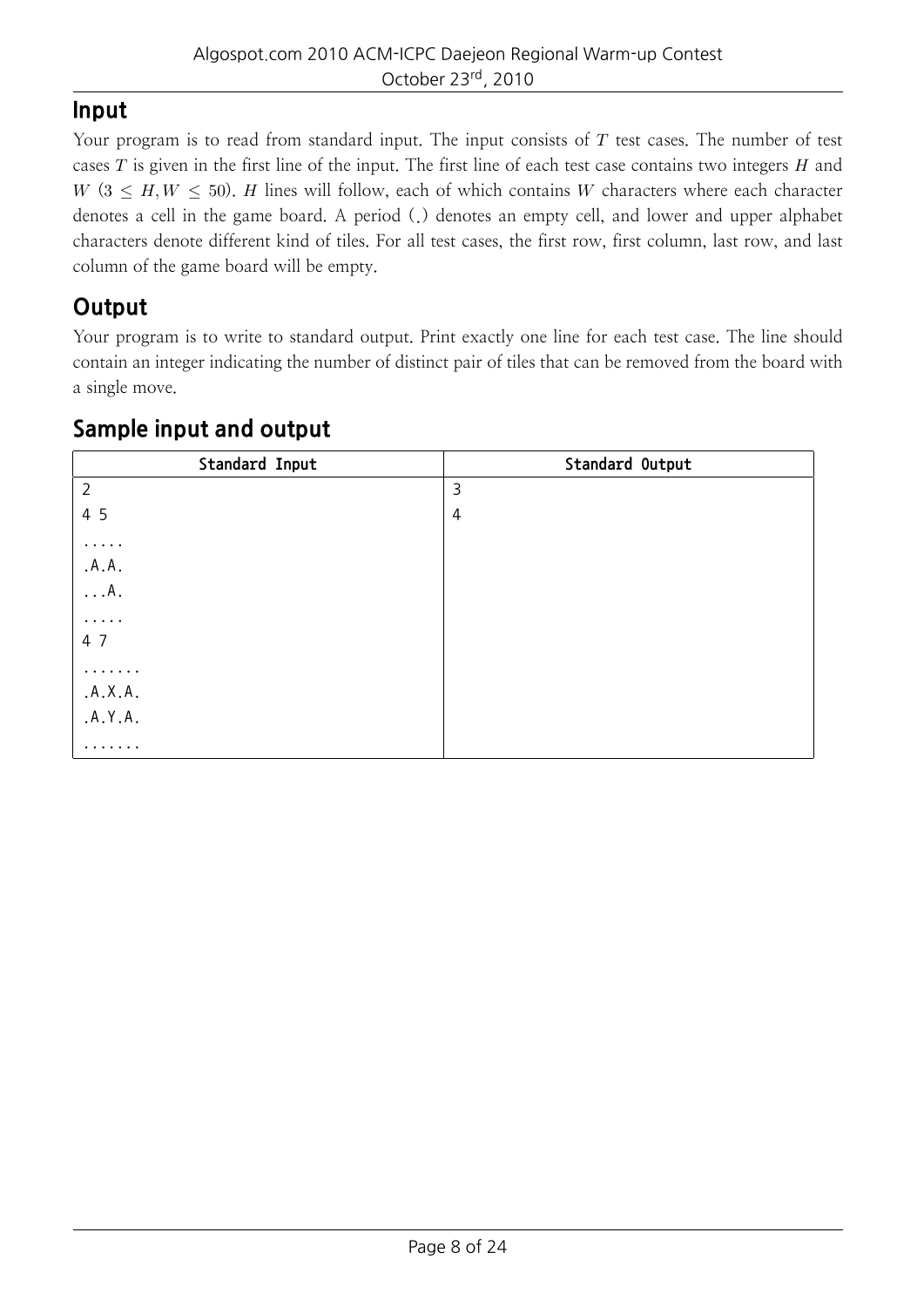# **Problem C. Minesweeper**

c0ffee, a famous hacker, plays Minesweeper game a lot in his spare time. After hours and hours of playing Minesweeper, c0ffee finally got bored and wrote a hack program for the game. With this hack, c0ffee instantly knows which cells contain mines. c0ffee now wants to set a speed record using this hack. But alas, his mouse is broken so he cannot make right clicks. So he must clear the board using left clicks only.

In case you are rusty with Minesweeper, here is a quick refresher on how the game works:

- An empty cell is **opened** when you left click on it.
- When a cell is opened, it will show the number of mines in adjacent cells. Two cells are adjacent if they share an edge or a corner. See figure 1 for an exmple.
- If all the adjacent cells are empty(not containing a mine), all adjacent cells are opened automatically, and this process goes on until no more cells are automatically opened. Figure 2 shows an example; when the cell with X is clicked, all those cells will open at once.

Given a minsweeper board, write a program to compute the minimum number of left clicks c0ffee has to make in order to clear the given board.



### **Input**

Your program is to read from standard input. The input consists of *T* test cases. The number of test cases *T* is given in the first line of the input. The first line of each test case contains two integers *R* and  $C$  (1  $\le R$ ,  $C$   $\le$  200), where *R* is the number of rows and *C* is the number of columns. The following *R* lines will each contain *C* characters, where mines are denoted by an asterisk (\*) and empty cells by a dot  $(')$ .

### **Output**

Your program is to write to standard output. Print exactly one line for each test case. The line should contain an integer indicating the minimum number of left clicks required to clear the board.

### **Notes**

• Figure 3 describes the second sample input.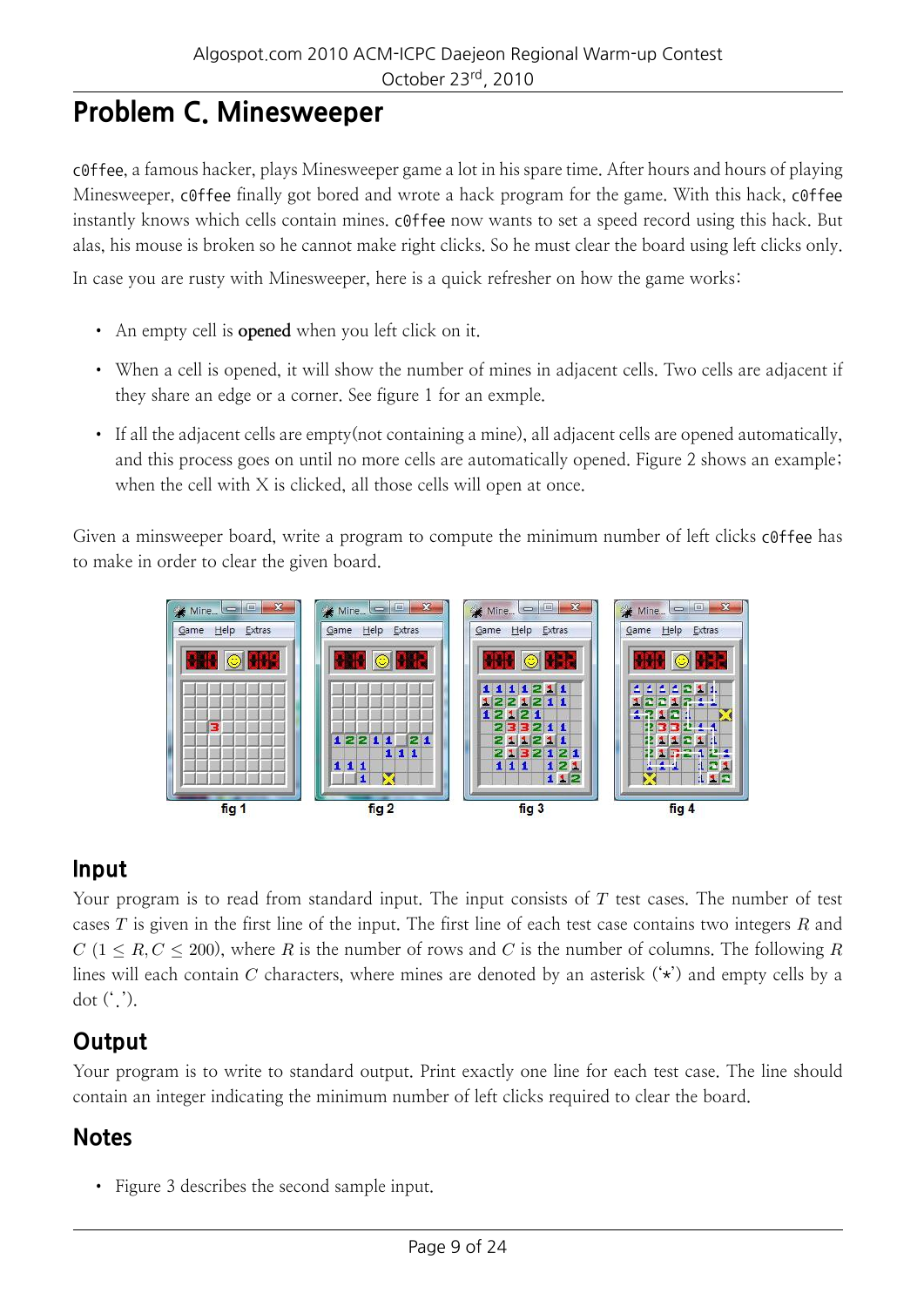• Figure 4 describes the minimum clicks required to clear the board: cells marked with Xs and white dots must be clicked.

| Standard Input            | Standard Output |
|---------------------------|-----------------|
| $\overline{2}$            | 10              |
| 34                        | 15              |
| $\cdots$                  |                 |
| $*$ *                     |                 |
| $\cdots$                  |                 |
| 88                        |                 |
| $\ldots$ . $\star$        |                 |
| $\star$ $\star$           |                 |
| $\dots * \dots$           |                 |
| .                         |                 |
| $**.*$                    |                 |
| $\dots * \dots$           |                 |
| $\ldots \ldots \star$     |                 |
| $\ldots \ldots$ $\star$ . |                 |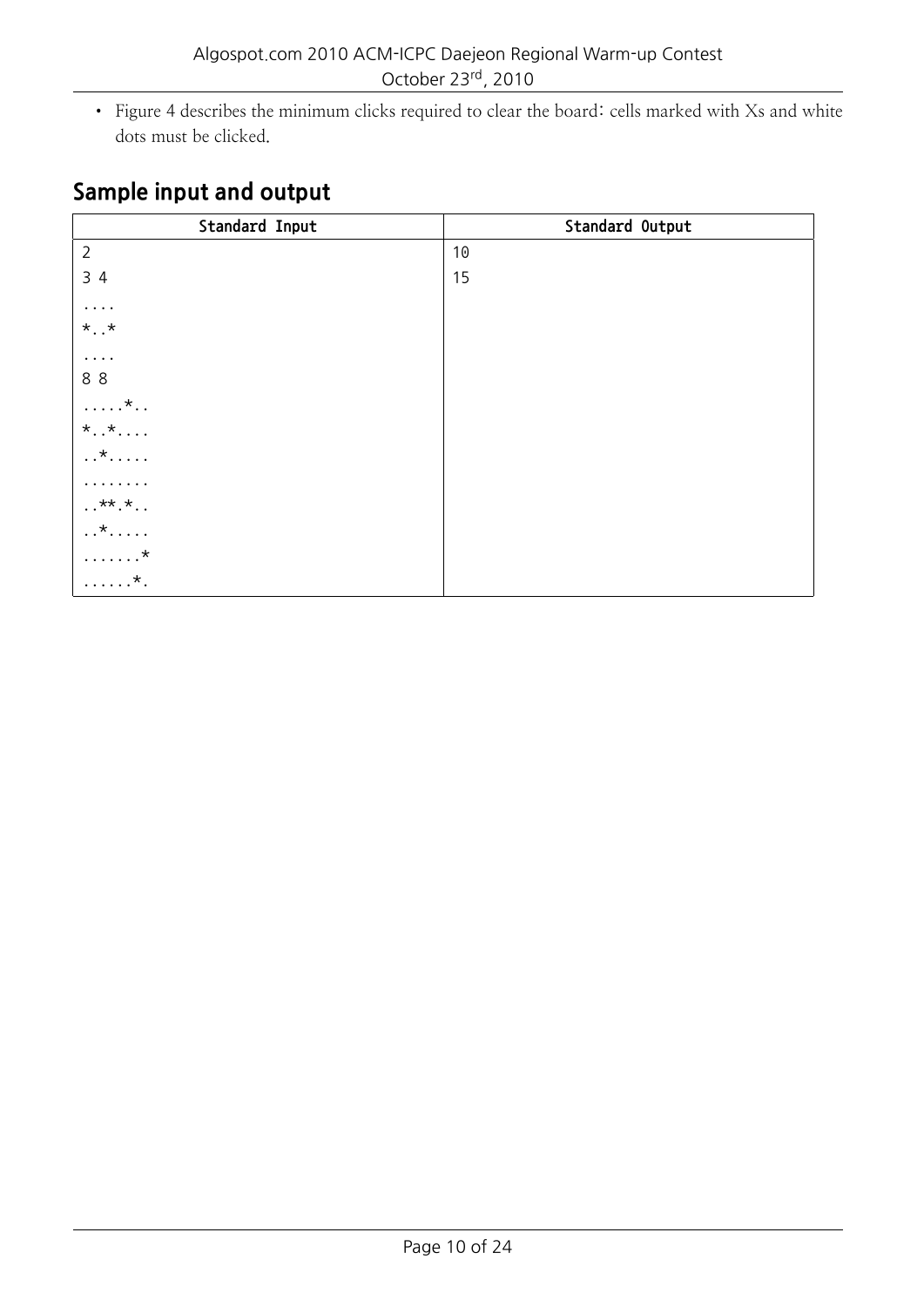# **Problem D. What-the-Mole**

Wonha works for a game development company nowadays. He had to learn several technologies, but he was tired of reading technical documents. So he decided to write and demonstrate a simple game. The name is chosen as **"What-the-Mole"** (due to copyright issues).

What-the-Mole contains a game panel that simply consists of nine holes that are aligned as a 3 *×* 3 grid. *N* moles appear on the holes randomly in position and time, and the objective of the game is to hit these moles as many times as possible.

A player uses a cursor to hit the moles. At the start of the game, cursor is on the top-left hole. There are two actions that the player may do. One action is to move the cursor to its adjacent holes (two holes are adjacent if they share an edge on the grid), and it takes 0*.*9 seconds. Note that the player cannot do anything else with the cursor while moving.

Another action is to swing the hammer on the current hole where the cursor is on. It's a little bit complicated as some animations and effects should be played. If a player tries to hit the mole, animations are played for 0*.*1 seconds. After that, the judgment of whether the hitting is successful or not takes place; if there is a mole, then the hitting is judged as successful, otherwise not. Successful hitting scores one point, and the hit mole will disappear immediately. If a mole appears exactly at the same time of the judgment, it will be judged as a successful hitting.

The moles will appear after a non-negative integer number of seconds after the start of the game, and will disappear 2*.*75 seconds after the appearance. Let us denote the duration of the appearance of the *i*-th mole as *T<sup>i</sup>* , and the coordinates of the hole at which the *i−*th mole appears as (*R<sup>i</sup> , Ci*). The mole will appear on the hole located at *Ri*-th row and *Ci*-th column, at time *T<sup>i</sup>* .

Wonha was worried about the case where two or more moles appear and occupy the same hole – notice that even if two moles appear at different times, they can still occupy the same hole if their appearance time intervals overlap. Thus, he made some tricks in his program to avoid such cases — even if a player does not hit any moles, it is guaranteed that, at any point in time, no two moles will occupy the same hole at the same time. The game will end when the last mole disappears.

Wonha tested the game several times, and he found that his pseudo-random number generator is broken. If he changes the system time to specific moment and clicks the menu button several times, the pattern of the game will always be the same, just like Pokemon's RNG trick. Now he is curious about the maximum score for this specific pattern of the game. Help him to find out maximum score, given how the moles will appear and disappear.

### **Input**

Your program is to read from standard input. The input constsist of *T* test cases. The number of test cases *T* is given in the first line of the input. The first line of each test case contains an integer, *N*. Each line of the next N lines contains three integers  $R_i$ ,  $C_i$  ( $1 \le R_i$ ,  $C_i \le 3$ ), and  $T_i$  ( $0 \le T_i \le 100$ ), separated by space(s). Each line describes when and where a mole appears.

# **Output**

Your program is to write to standard output. Print exactly one line for each test case. The line should contain a single integer: the maximum score for a given game pattern.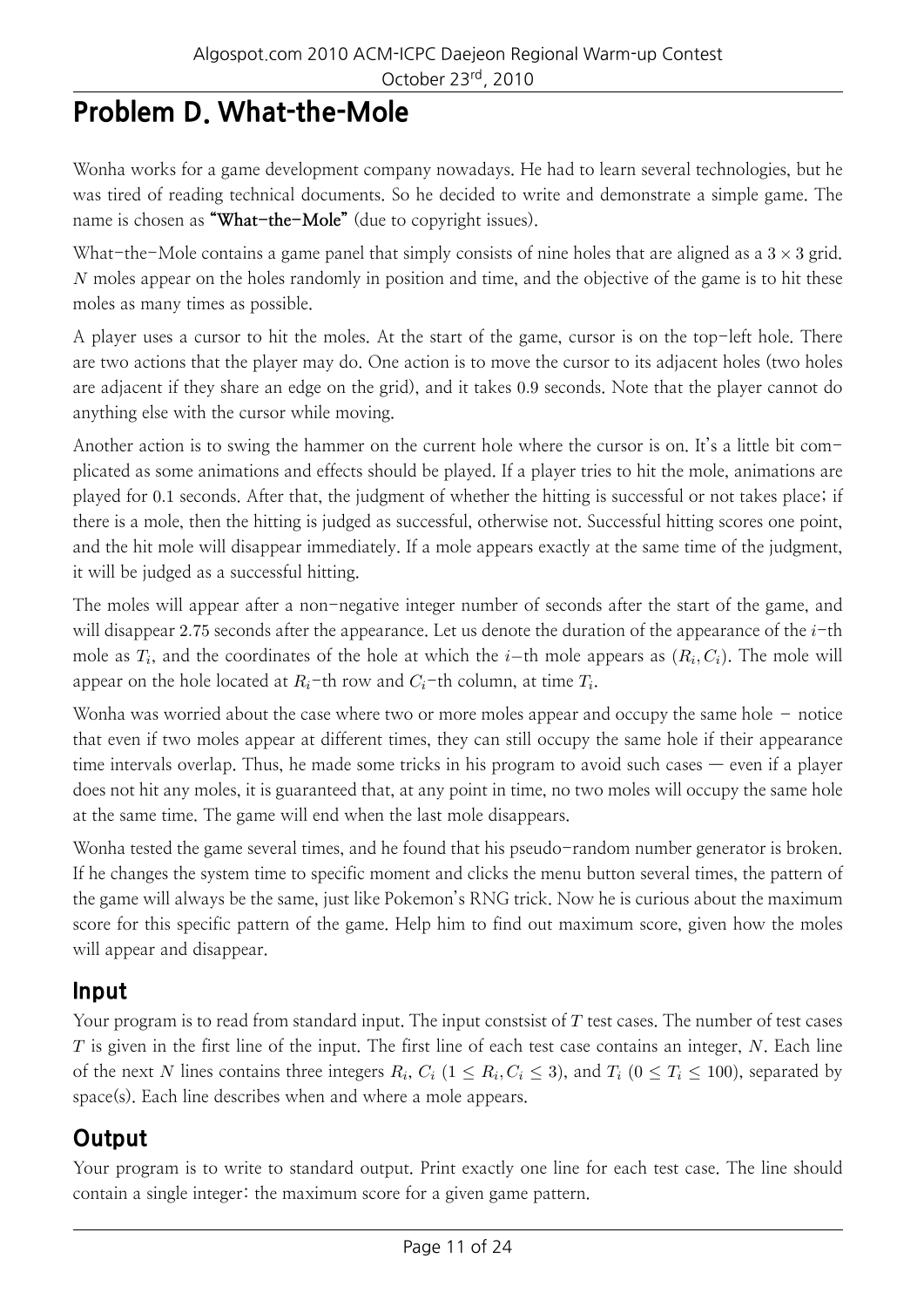October 23rd, 2010

| Standard Input | Standard Output |
|----------------|-----------------|
|                | 3               |
|                |                 |
| 10             |                 |
| 221            |                 |
| 3 3 0          |                 |
| 3 3 3          |                 |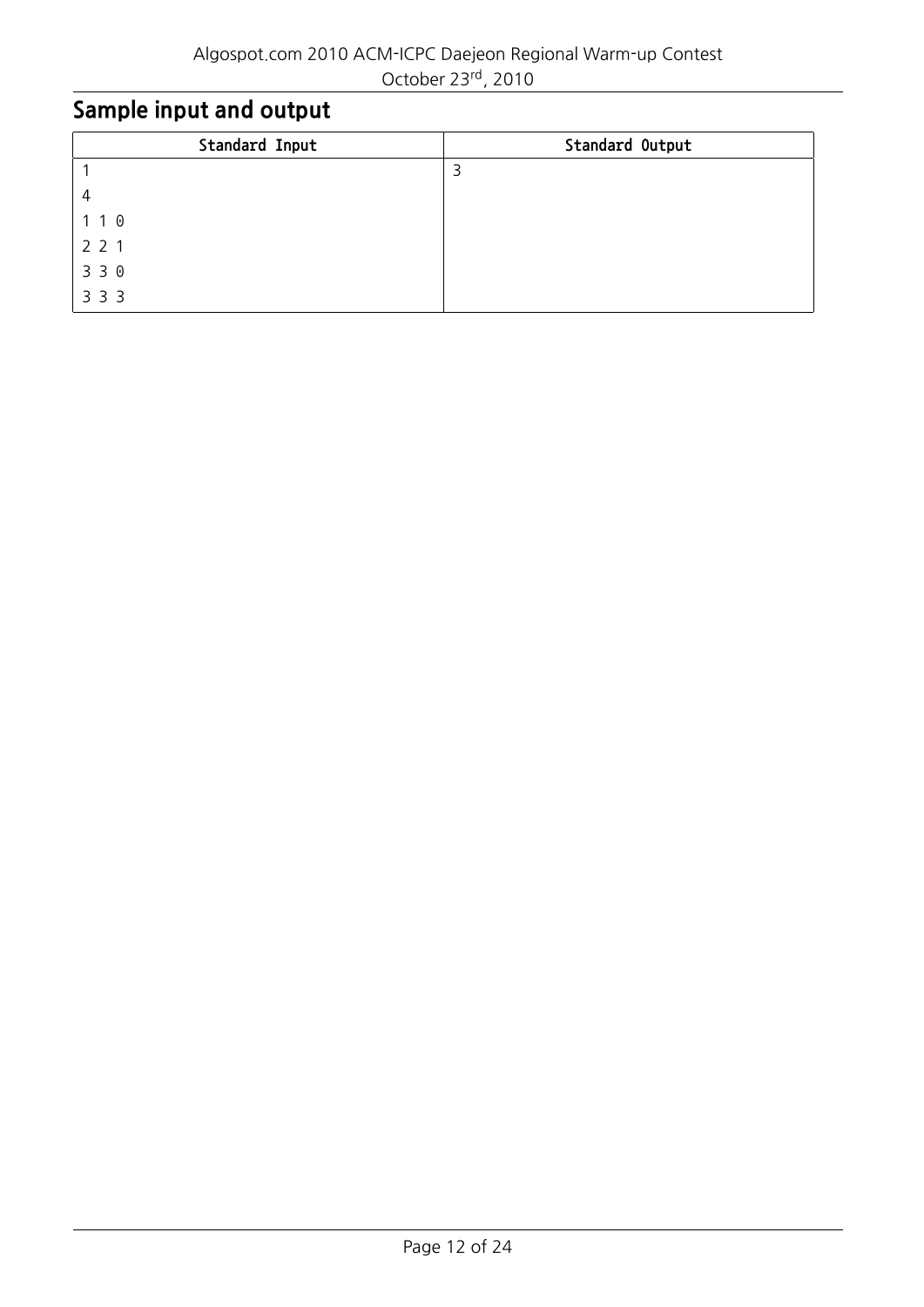# **Problem E. Gandhi The Conqueror**

Gandhi, one of the most famous conquerors and emperors, wants to conquer a new continent. This continent is rectangular, which is split into  $H \times W$  square **regions** (think of a grid). Each region in this continent have a **policy**, which describes the culture of that region.

The regions of this continent work in a curious way, as follows:

- In the beginning, each region establishes a **nation** of its own.
- Whenever two nations share an edge and they have the same policy, they unite into a single nation.

Gandhi is the leader of the region located at the left-top corner of the continent. As Gandhi is getting old, he doesn't want violence anymore and wants to unite the whole continent in a peaceful way. His plan is to change his nation's policy every year, so he can unite with the neighboring nations. By this way, he only has to assassinate the leaders of other nations to conquer the whole continent.

Of course, changing a nation's policy takes a lot of time; and Gandhi doesn't want to do that many times. So he asks the Great Coder ainu7 to minimize the number of changes of the policy.



Given a map of the continent, and the policy of each region, find the minimum number of times Gandhi has to change his nation's policy to unite the whole continent. It doesn't matter what policy Gandhi's nation ends up with.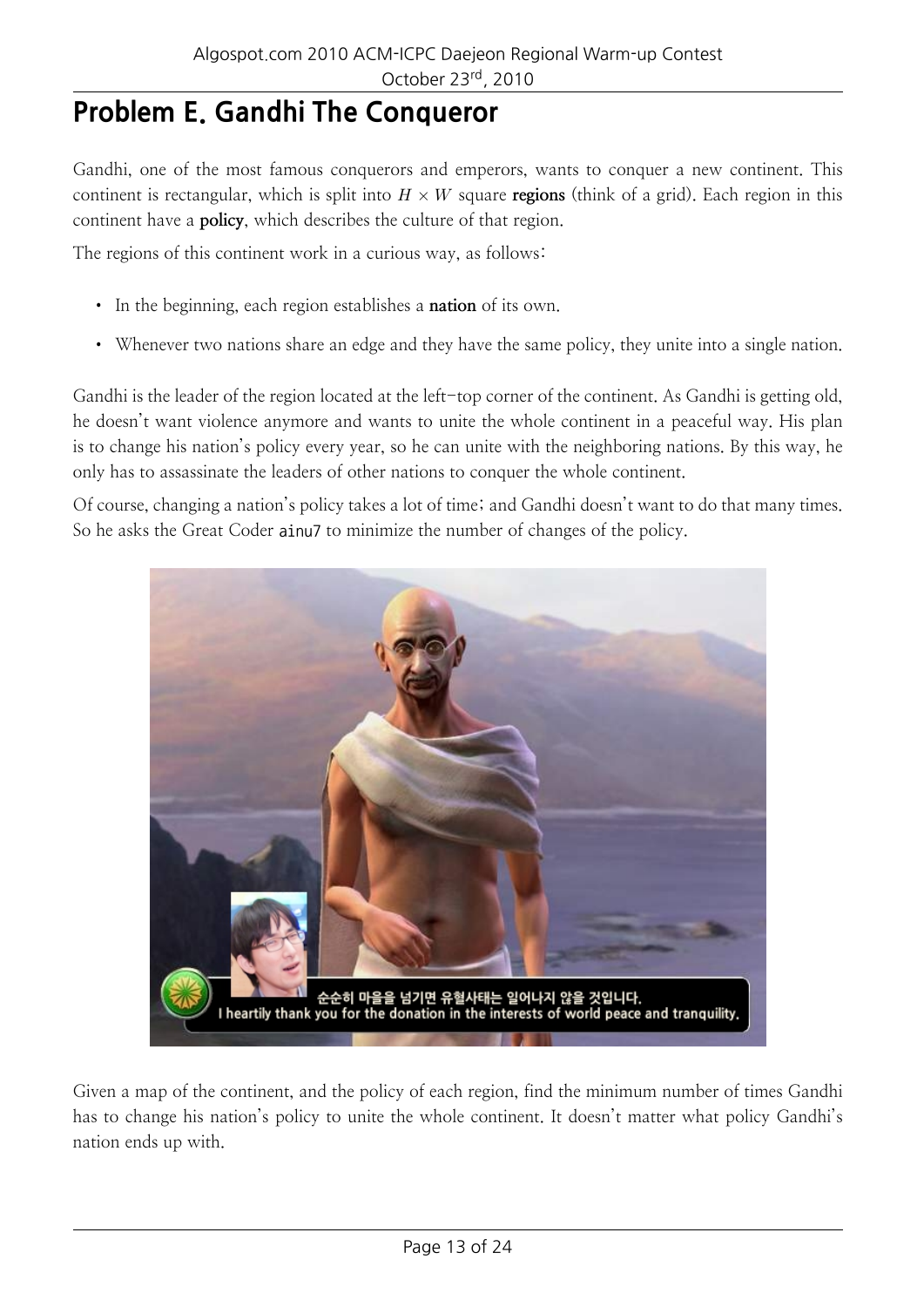#### **Input**

Your program is to read from standard input. The input consists of *T* test cases. The number of test cases *T* is given in the first line of the input. The first line of each test case contains two integers *H* and *W*, which denote the height and the width of the continent, respectively  $(H + W \le 30)$ . *H* lines will follow, each containing *W* integers between 0 and 4, inclusive. These numbers denote the current policy of each region.

### **Output**

Your program is to write to standard output. Print exactly one line for each test case. The line should contain the number of times Gandhi has to change his nation's policy.

| Standard Input  | Standard Output |
|-----------------|-----------------|
| 3               | 14              |
| 115             | $\overline{2}$  |
| 012340123401234 | 3               |
| 3 <sub>3</sub>  |                 |
| 121             |                 |
| 211             |                 |
| 111             |                 |
| 3 <sup>3</sup>  |                 |
| 010             |                 |
| 100             |                 |
| 001             |                 |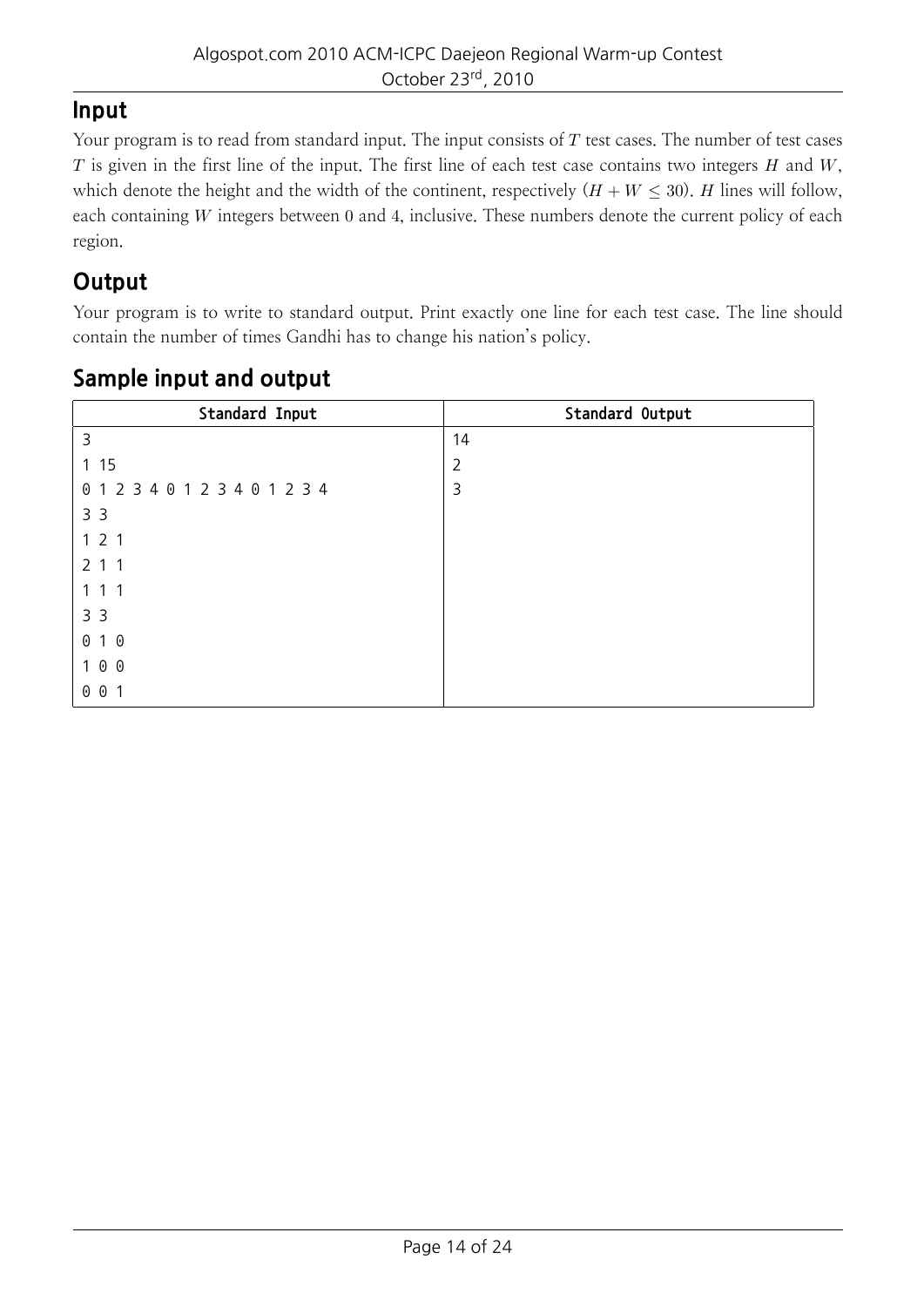# **Problem F. A New Layout Algorithm**

Lately, Eunjin is working hard on developing an application that, given a keyword, displays images gathered from the Internet to give the user some insight about the keyword.

Assuming that Eunjin already collected total *N* rectangular bitmap images of various sizes to display, she has to locate the images in a rectangular view panel that is *W* pixels wide. The panel will automatically span vertically so that it can fit all images. She uses the following rules to layout the images:

- As a rule of thumb, the images be considered sequentially, according to the given order.
- No image can be rotated.
- No two or more images shall be overlapped.
- For each column of the view panel, the image indices of the non-empty pixels should be in nondecreasing order, when taken from top to bottom. That is, an image with higher index should not be placed above another image with lower index.
- Among all of the feasible positions of an image, the algorithm must choose the top-most position (for its left-top pixel); if there are ties, choose the left-most one (for its left-top pixel).

The following figure illustrates the sample input. The numbers represent the images. Note that fifth image cannot placed in the 2 by 2 empty pixels surrounded by other four images as doing so will violate the rules above.

|                        | 1 |   |   |
|------------------------|---|---|---|
|                        |   |   | 2 |
| з<br><b>STATISTICS</b> |   |   |   |
|                        |   | 4 |   |
| 5                      |   |   |   |
|                        |   |   |   |

Compute the required minimum height of the view panel, given a set of images.

#### **Input**

Your program is to read from standard input. The input consists of *T* test cases. The number of test cases *T* is given in the first line of the input. The first line of each test case contains two integers  $N$  ( $1 \le N \le 2,000$ ) and  $W$  ( $1 \leq W \leq 1,920$ ) separated by whitespace(s). Each line of the next *N* lines will contain two integers  $X_i$  ( $1 \le X_i \le W$ ) and  $Y_i$  ( $1 \le Y_i \le 1,200$ ), indicating that the *i*-th image is  $X_i$  pixels wide and  $Y_i$  pixels high.

# **Output**

Your program is to write to standard output. Print exactly one line for each test case. The line should contain the minimum height of the view panel required for displaying the given images.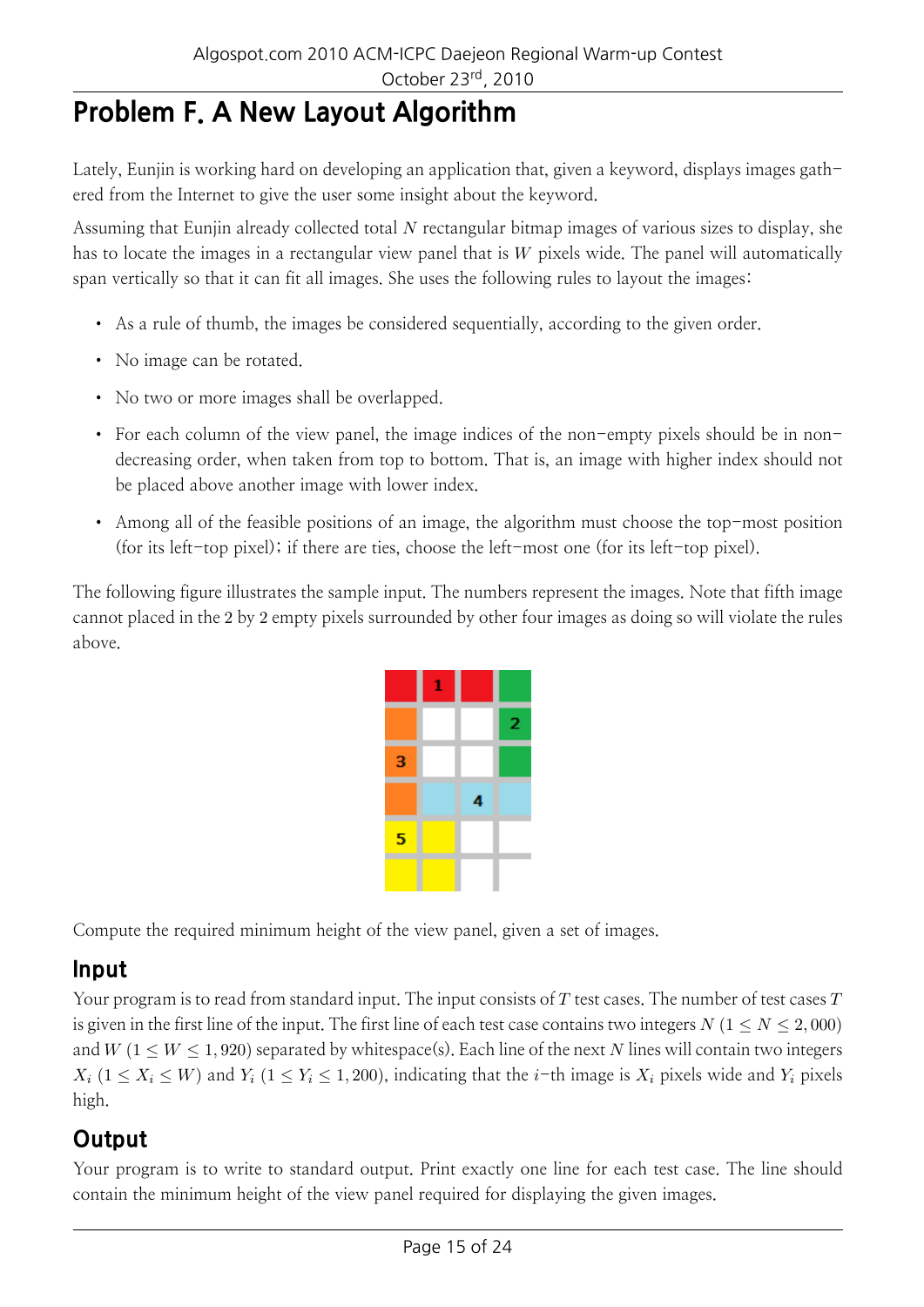| Standard Input | Standard Output |
|----------------|-----------------|
|                | 6               |
| 54             |                 |
| 3 <sub>1</sub> |                 |
| 1 <sub>3</sub> |                 |
| 1 <sub>3</sub> |                 |
| 3 <sub>1</sub> |                 |
| 2 <sub>2</sub> |                 |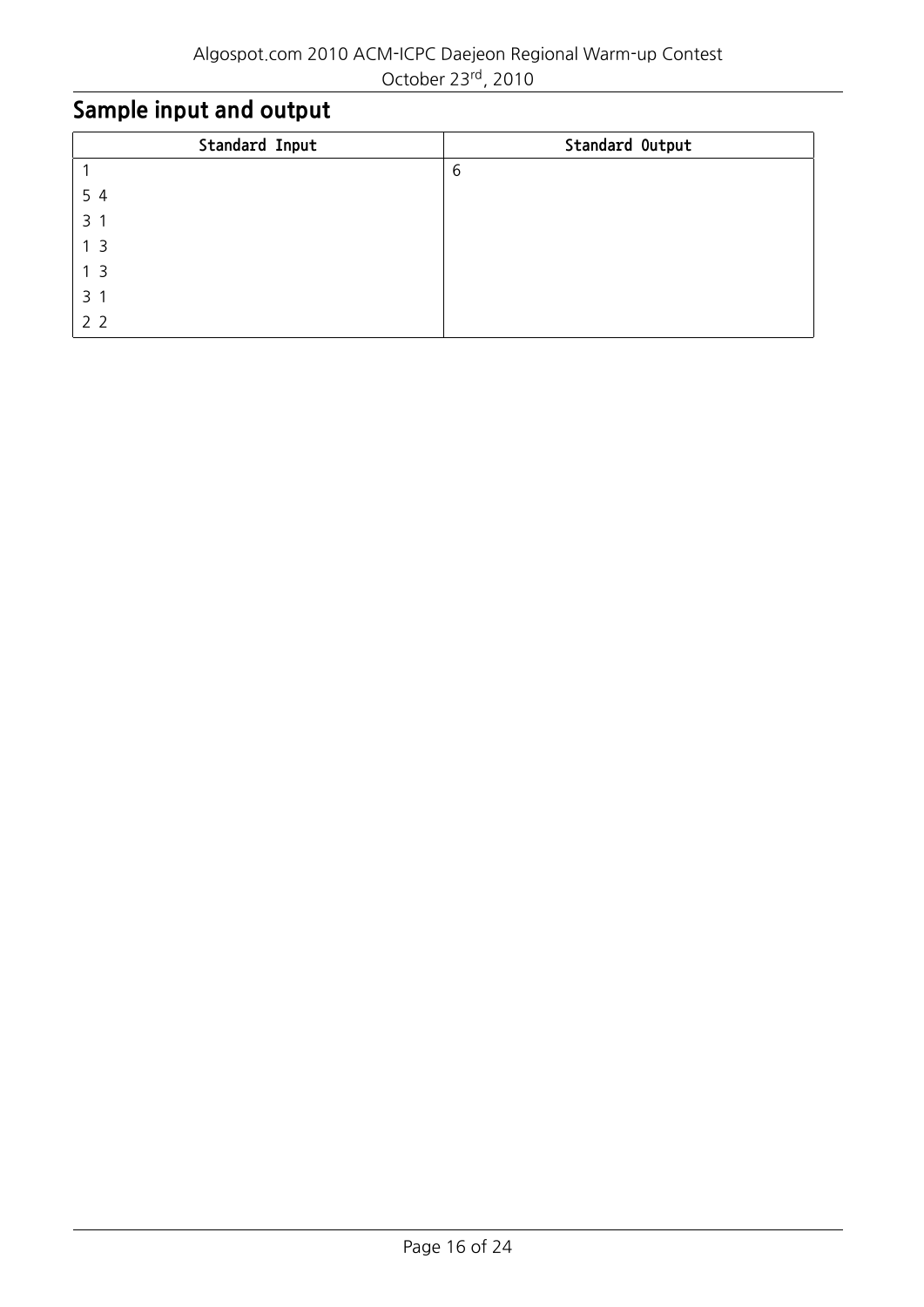# **Problem G. Visibility Measure**

In computer graphics, identifying visible lines and surfaces is an important task. When a polygon or a polyhedron is rendered by a graphical program, only visible parts(lines and surfaces) are considered and rendered. This might reduce the computational time and space, and most of all, it makes the rendered object to be realistic.



Consider a polyhedron(pentahedron) in the figure. When it is viewed from the front, only two surfaces are visible and rendered as in the figure in the middle. However, if the other surfaces are rendered as in the right-most figure, the result is not realistic(it is rather like bottom-back view).

When a polygon on two dimensional plane is given, the visibility measure could be defined roughly as follows. If there exists a point outside the polygon where the number of visible line segments of the polygon is *K*, we say that the polygon is *K*-visible. The **visibility measure** of the polygon is the maximum value of *K*.

A formal definition is as follows: First, let *S* be the set of points on the boundary of a polygon. For a point  $q \notin S$ , a point  $p \in S$  is visible from *q* if and only if

$$
\nexists r \in S \text{ such that } p \neq r \ \land \ p, \ q, \ r \ \text{are co-linear } \land \ |\overline{qr}| < |\overline{qp}|
$$

where  $|\overline{qr}|$  denotes the distance between *q* and *r*. For a fixed *q*, we define  $V(q, S)$  as the set of line segments of polygon *S* which are visible from *q*. If there exists a point  $q' \notin S$  where the cardinality(number of elements) of  $V(q',S)$  is  $K$ , we say that  $S$  is  $K$ -visible. The **visibility measure** of  $S$  is the maximum value of *K* which satisfies that *S* is *K*-visible.

Given a convex polygon *S* on two dimensional plane, write a program to compute the visibility measure of *S*.

#### **Input**

Your program is to read from standard input. The input consists of *T* test cases. The number of test cases *T* is given in the first line of the input. The first line of each test case contains an integer,  $n (3 \le n \le 20,000)$ , the number of vertices of *S*. Each line of the next *n* lines contains two integers, *x* and *y*, where  $(x, y)$  is the coordinates of each vertex (*−*10<sup>9</sup> *<sup>≤</sup> x, y <sup>≤</sup>* <sup>10</sup><sup>9</sup> ). For each test case, the order of vertices would be either clockwise or counter-clockwise, and no three points (vertices) are co-linear.

### **Output**

Your program is to write to standard output. Print exactly one line for each test case. The line should contain an integer indicating the visibility measure of the given polygon.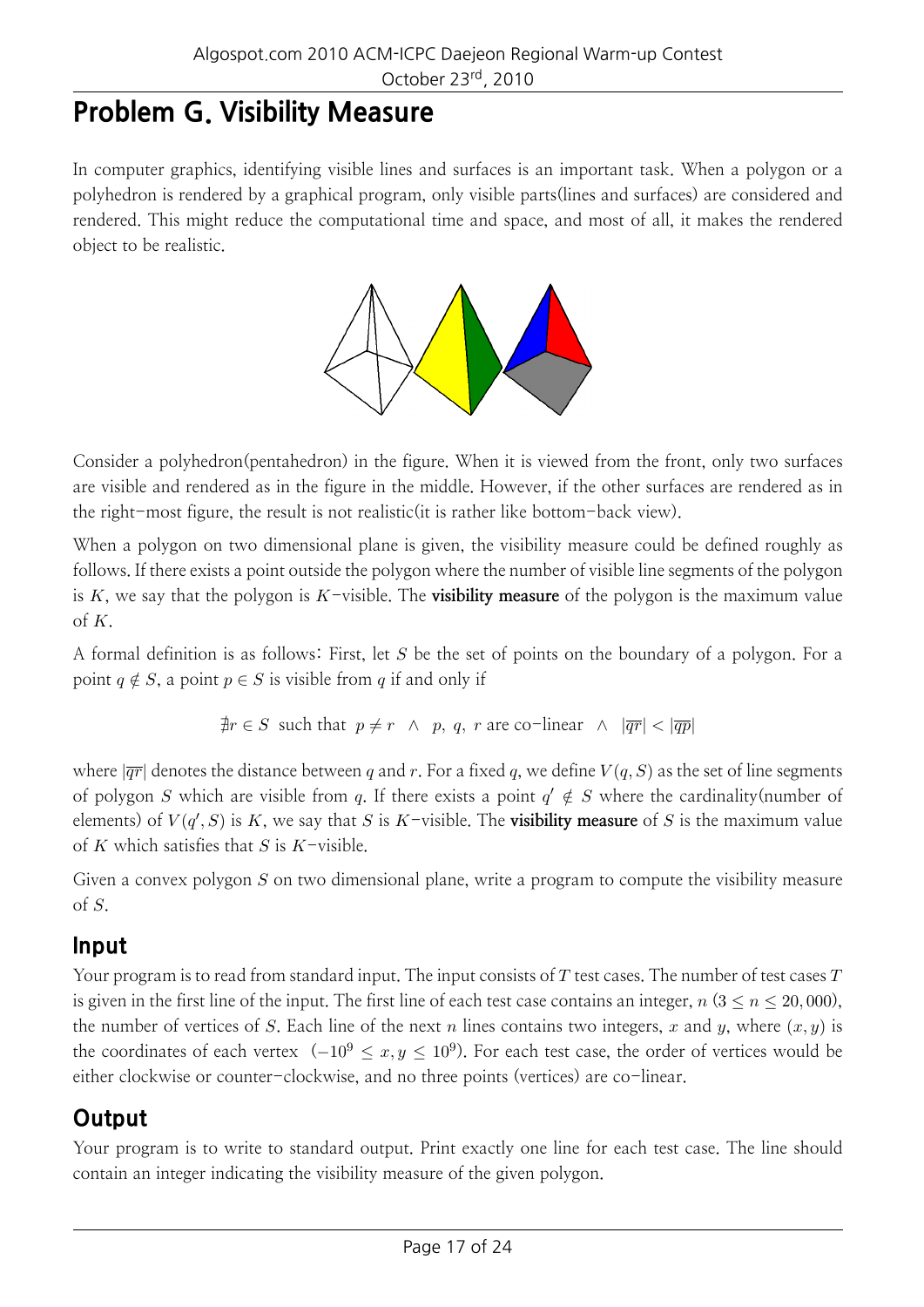| Standard Input | Standard Output |
|----------------|-----------------|
| $\overline{2}$ | $\overline{2}$  |
| $\overline{4}$ | 4               |
| $-21$          |                 |
| 2 <sub>1</sub> |                 |
| $2 - 1$        |                 |
| $-2 - 1$       |                 |
| 7              |                 |
| $0\quad 0$     |                 |
| 127 0          |                 |
| 205 69         |                 |
| 180 153        |                 |
| 97 169         |                 |
| 13 152         |                 |
| $-68$ 76       |                 |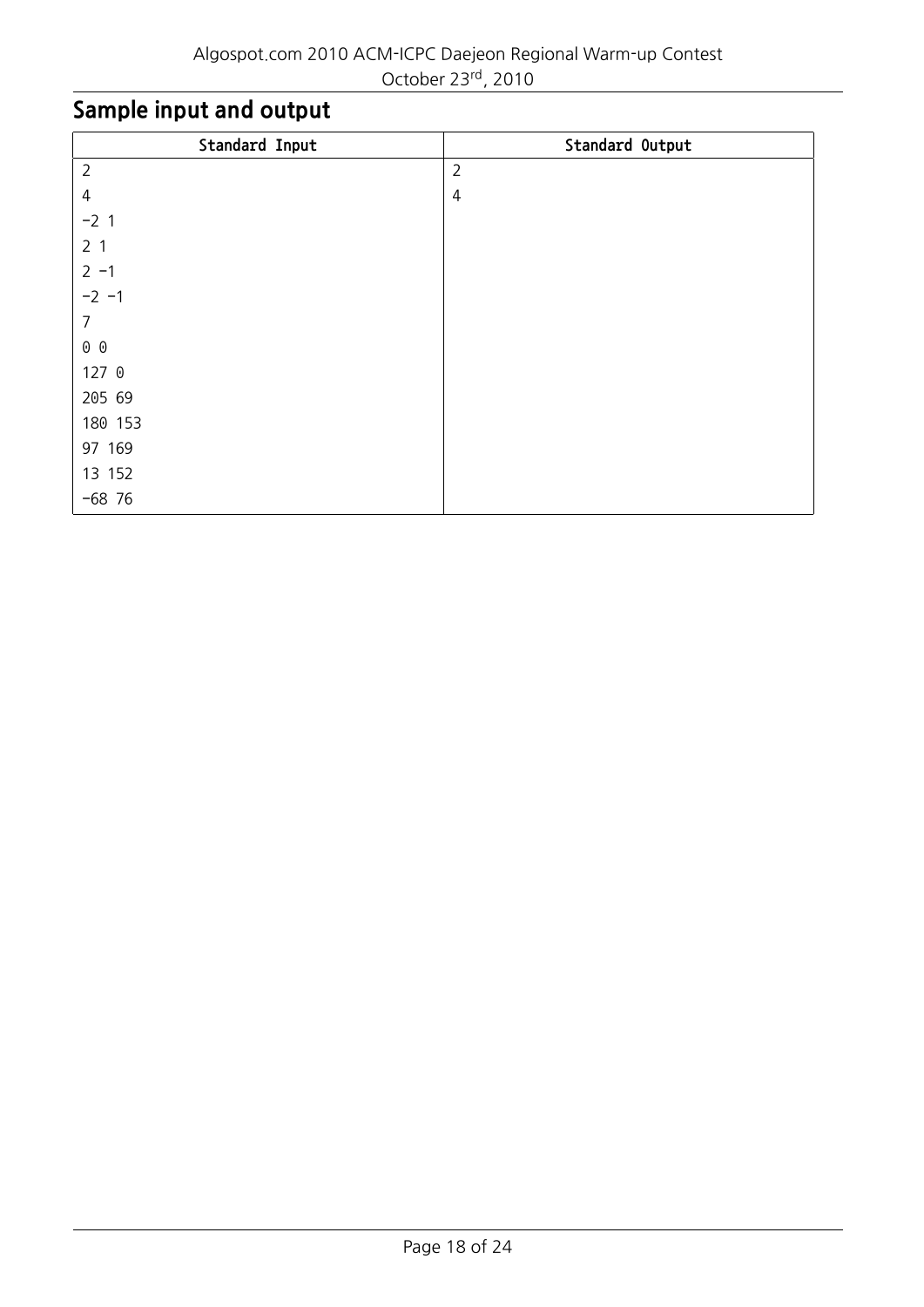# **Problem H. Typesetting Deadline**

The administrators of **algospot.com** are busy preparing yet another programming contest. They have selected *N* problems from the problem pool that will appear in the next contest.

Unfortunately, at this time, only one of the administrators, the **L**ord of the **T**remendously **D**azzling and **T**errific **L**and, is able to typeset the problems. Because typesetting requires a lot of concentration, the administrator may process one problem at a time. Yet she may freely choose the order of the problems to typeset. Each problem requires a different amount of time of typesetting. Let us denote the required typesetting time for the *i*-th problem as *T<sup>i</sup>* .

The director of the contest is going to set a **deadline** for typesetting. As a result, the typesetter, **LTDTL** will feel some sort of **uneasiness**. Let us consider the following model for measuring uneasiness, given the deadline *D*:

$$
\sum_{i \in [1,N]} A \cdot D + B \cdot \text{Tardiness}_i + C \cdot \text{Earliness}_i
$$

where *A, B* and *C* are non-negative integer constants.

Before defining Tardiness and Earliness, let us take a close look at the first term. *A · D* represents the psychological pressure due to the late deadline. Although it appears to the typesetter that she has more time to typeset the problems, it also means that the typesetter will be occupied by all the hectic work for a longer period of time, and thus she will be feeling uneasy for a long time. Hence, the further the deadline is from now, the more uneasy the typesetter will feel.

Tardiness*<sup>i</sup>* means the 'lateness' of the *i*-th problem. Tardiness*<sup>i</sup>* is zero if the typesetting for the *i*-th problem will be done no later than the deadline. Otherwise, it will be defined as the difference between the finish time of the *i*-th problem and the deadline.

Analogously, Earliness*<sup>i</sup>* is zero if the typesetting of the *i*-th problem is done later than the deadline. Otherwise, it will be defined as the difference between the finish time of the *i*-th problem and the deadline.

For example, if we assume  $D = 5$  and the finish time of the problem is 7, then the uneasiness value for that problem will be  $A \cdot 5 + B \cdot 2 + C \cdot 0$ .

The minimum amount of the uneasiness will be dependent on the deadline and the order of typesetting problems. Write a program that finds the minimum amount of uneasiness.

#### **Input**

Your program is to read from standard input. The input consists of *T* test cases. The number of test cases *T* is given in the first line of the input. The first line of each test case contains four integers  $N$  ( $1 \le N \le 1,000$ ), *A*, *B*, and *C* (0 < *A*, *B*, *C* < 100). The next line will contain *N* integers,  $T_i$  (1 <  $T_i$  < 1,000), separated by spaces.

### **Output**

Your program is to write to standard output. Print exactly one line for each test case. The line should contain the minimum uneasiness.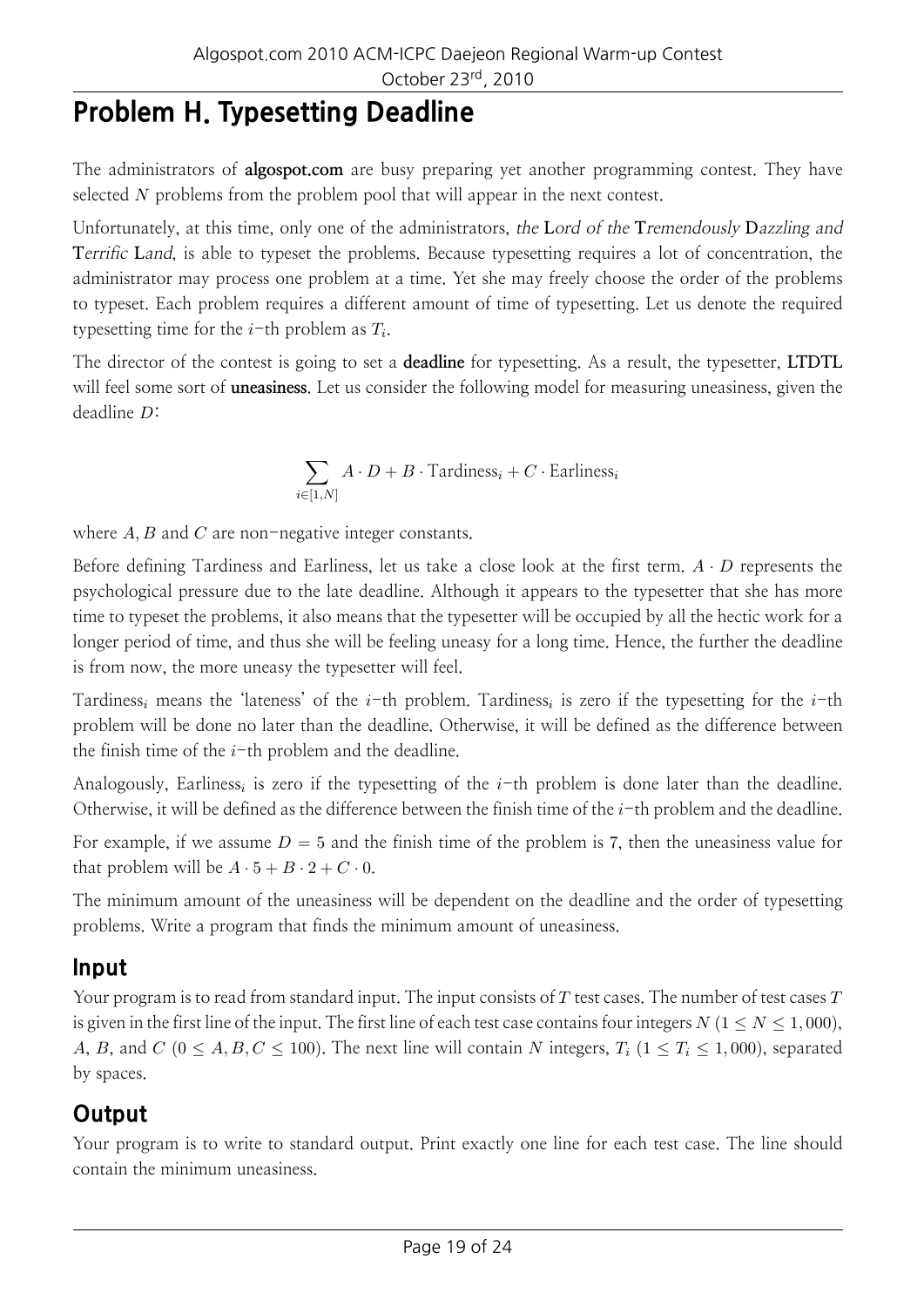| Standard Input | Standard Output |
|----------------|-----------------|
|                | -6              |
| 2 2 1 3        | 9               |
| 2 <sub>2</sub> |                 |
| 2 1 3 2        |                 |
|                |                 |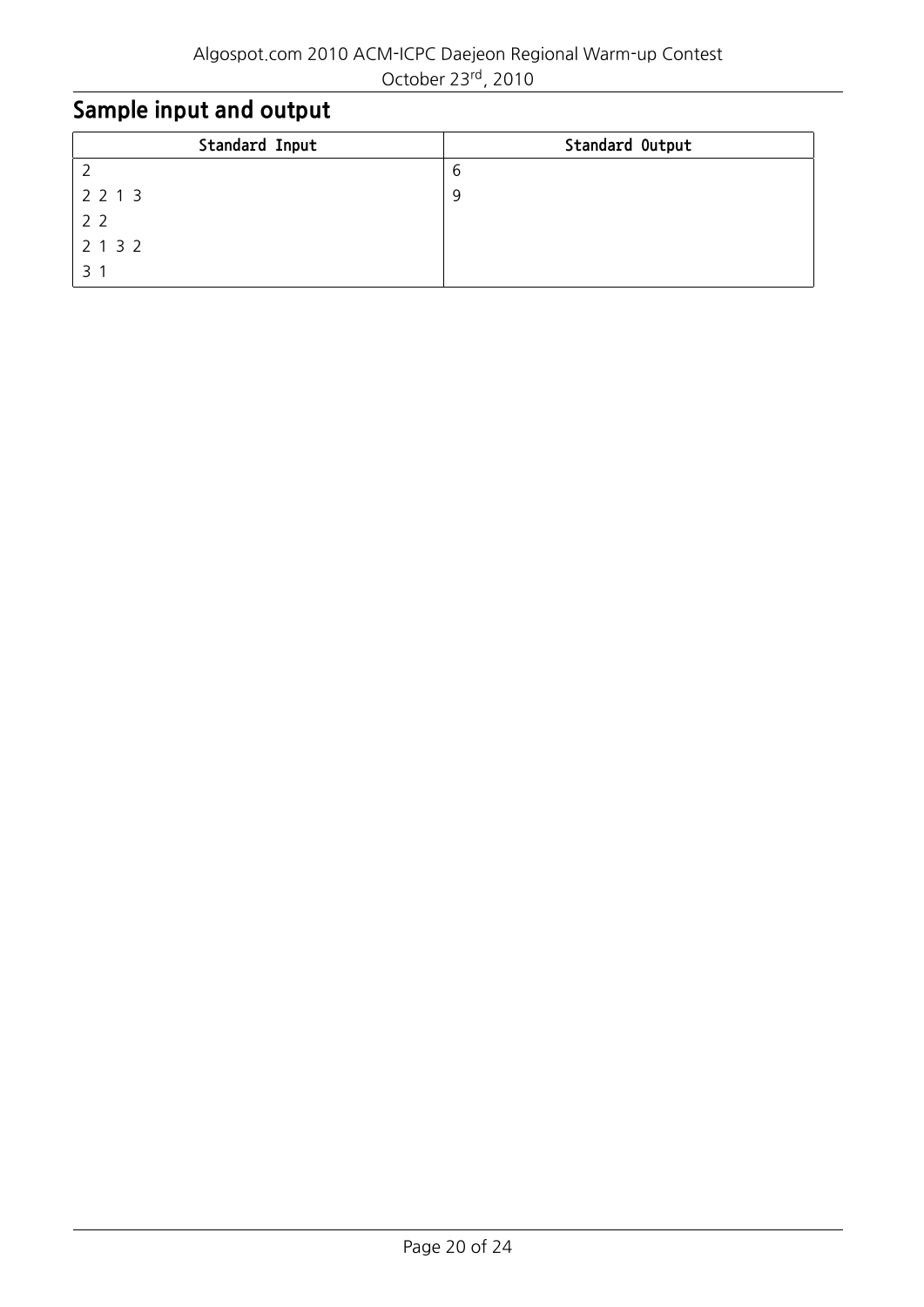# **Problem I. Snow-Plow Car**

**Seoul National University (SNU)**, colloquially known in Korean as **Seoul-dae**, is a national research university in Seoul, Korea. Originally, the main campus, which embraced the College of Humanities and Sciences and College of Law, was located on **Daehangno (University Street)** in **Jongno**. Most parts of the university were relocated to a new campus in **Gwanak** in the period between 1975 and 1979, where Gwanak campus is located on the northwest slope of **Gwanaksan**, a small mountain in Seoul.

Last winter, it snowed often in Korea, and particularly, it snowed heavily in **Gwanak-gu**, a district of Seoul where SNU and Gwanaksan are located. When it snows heavily, cars and buses cannot move along the roads which are on the slope of Gwanaksan. Lots of building are located all around the campus, and the buildings are connected with a bidirectional roads. Since there is exactly one simple path(a path without any duplicate road) from one building to another, professors and students claim for their inconvenience every snowy winter.

The administration center of SNU has bought snow-plow cars(a vehicle intended for removing snow from the road) and placed them on every road. However, as it snowed heavily last winter, all snow-plow cars are now broken. The administration center decided to fix snow-plow cars, but due to limited budget, they cannot fix every single snow-plow car. Therefore, they decided to pick some of the snow-plow cars to be fixed, in order to make it easy to remove snow from the roads on the mountain slope (note that each road may or may not be on the mountain slope). For each slope road, the snow on the road can be removed if the snow-plow car on the road itself is fixed or that on any of its adjacent road is fixed. Two roads are said to be adjacent if they are connected to the same building.



For example, on the above figure, there are six building numbered from 0 to 5, and there are 3 roads in red (namely, 0*−*1, 2*−*3, and 4*−*5) that are on the mountain slope. The number on the road is the cost to fix the snow-plow car on that road. If all snow-plow cars on slope roads are fixed, it costs  $5(= 2+2+1)$ . On the other hand, if snow-plow cars on road 0 *−* 4 and 2 *−* 3 are fixed, it costs 6 = (4 + 2). snow-plow car on road 0 *−* 4 covers two slope roads, 0 *−* 1 and 4 *−* 5. The optimal way is to fix the snow-plow cars on road 0 *−* 2, 4 *−* 5, which costs 4(= 3 + 1). In this case, the snow-plow car on road 0 *−* 2 covers road 0 *−* 1 and 2 *−* 3.

Given a tree representing the buildings and roads of SNU, write a program to compute the minimum cost to fix snow-plow cars in order to satisfy the requirements.

#### **Input**

Your program is to read from standard input. The input consists of *T* test cases. The number of test cases *T* is given in the first line of the input. The first line of each test case contains an integer,  $n (1 \le n \le 10,000)$ , the number of buildings in SNU. Each line of the next *n −* 1 lines contains four integers, *x*, *y*, *z*, and *c*,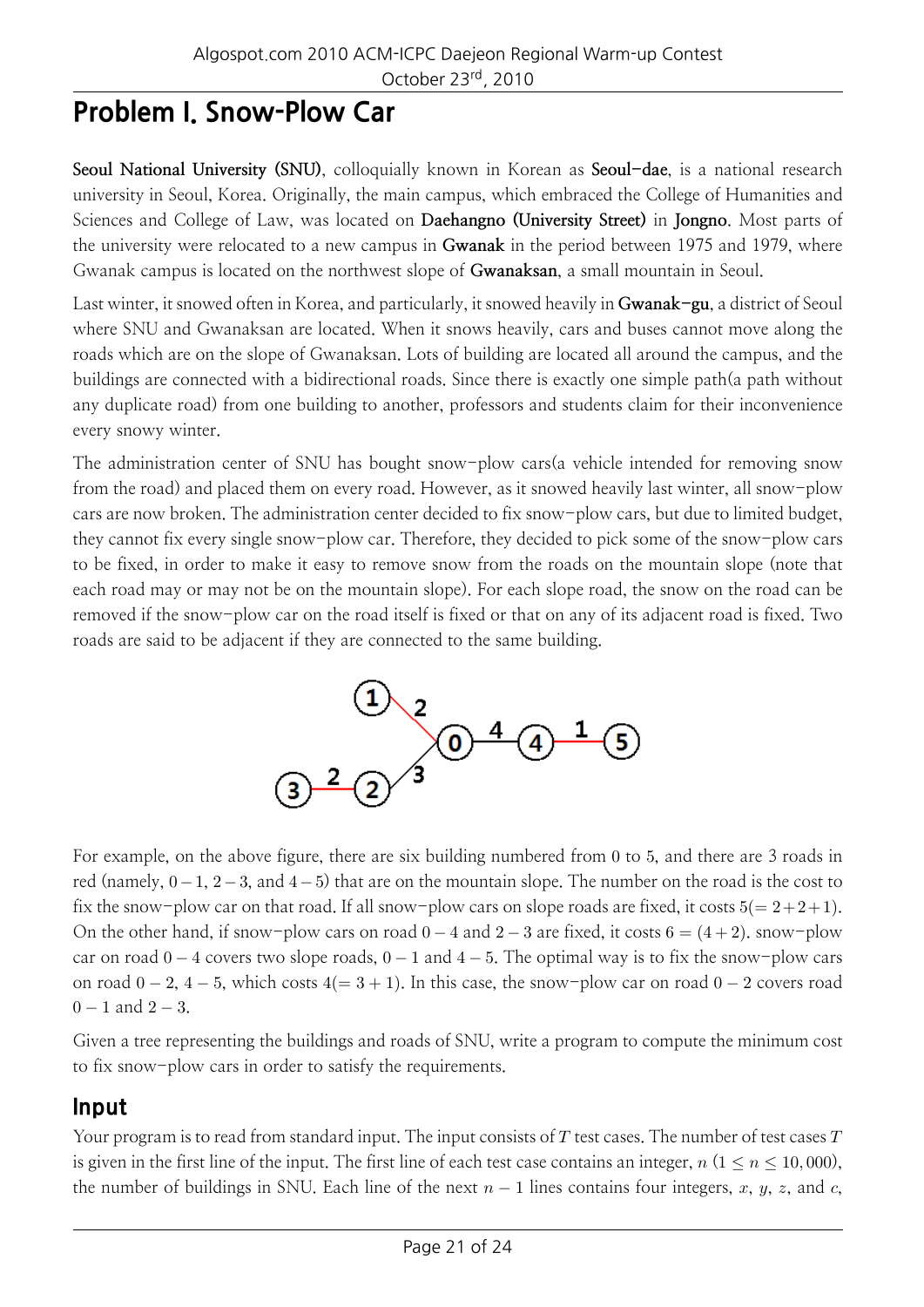where there is road connecting building number *x* and *y*. Third integer *z* will be 1 if the road is on the mountain slope, and 0 if the road is **not** on the mountain slope. The cost for fixing a snow-plow car on this road is  $c(1 \leq c \leq 100,000)$  Building numbers will be distinct integers from 0 to  $n-1$ .

### **Output**

Your program is to write to standard output. Print exactly one line for each test case. The line should contain the minimum cost to fix snow-plow cars.

| Standard Input | Standard Output |
|----------------|-----------------|
| $\mathsf 3$    | $\overline{4}$  |
| 6              | $\overline{2}$  |
| 0 1 1 2        | $\mathsf{3}$    |
| 3 2 1 2        |                 |
| 2003           |                 |
| 4 0 0 4        |                 |
| 4 5 1 1        |                 |
| 4              |                 |
| 0 1 1 1        |                 |
| 1 2 1 2        |                 |
| 2 3 1 4        |                 |
| 6              |                 |
| 0412           |                 |
| 4503           |                 |
| 5212           |                 |
| 3 5 1 2        |                 |
| 4 1 1 2        |                 |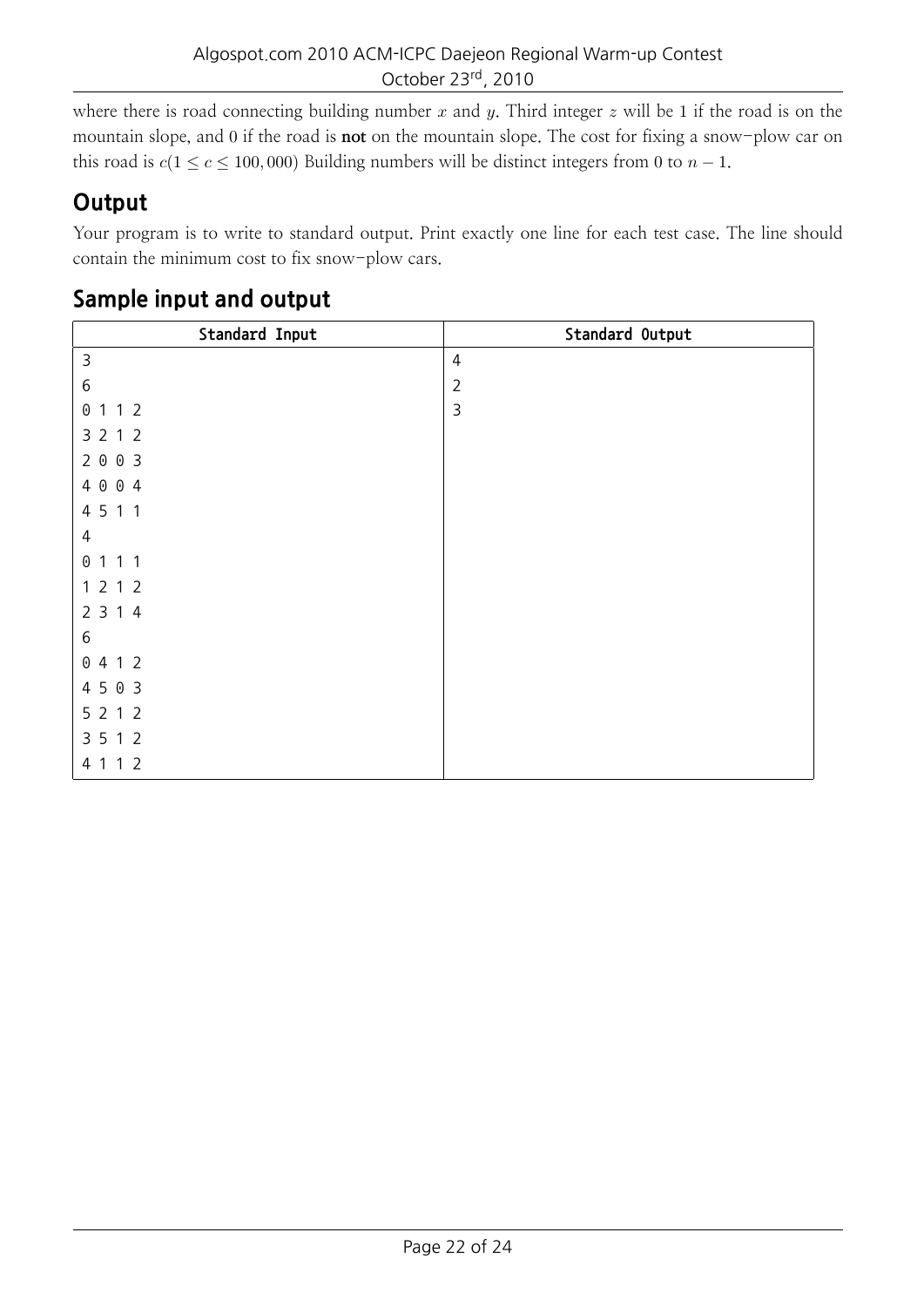# **Problem J. Tree Code**

Taeyoon, a professional computer programmer, has made a problem related to the binary tree structure in the latest contest. After writing the problem description and the judge solution, he had to make test cases which would be used in the contest. However, making various tree structure was not an easy problem. After long and thoughtful consideration, he finally came up with an idea called the **tree code**.

Consider a simple binary tree with a single (root) node. Then, we can choose one of the two branches in order to add a node.



After adding a child node to the root, now the tree has two nodes. Then again, we can choose one of the three branches to add another node.



Put differently, if we want to add a new node to the current binary tree with *K* nodes, we should choose one of the  $K+1$  branches. As we can see from the figure below, these  $K+1$  branches can be labeled using numbers between 0 and *K*, inclusive, according to their appearance in the in-order search performed on the tree (informally, the left-most node will be labeled as 0 as in the figure below).



As we build a binary tree from a single root node, if we record the sequence of the branch numbers to which we add a new node, then the resulted string can describe a binary tree we end up with. This string is called the tree code for the binary tree we construct.